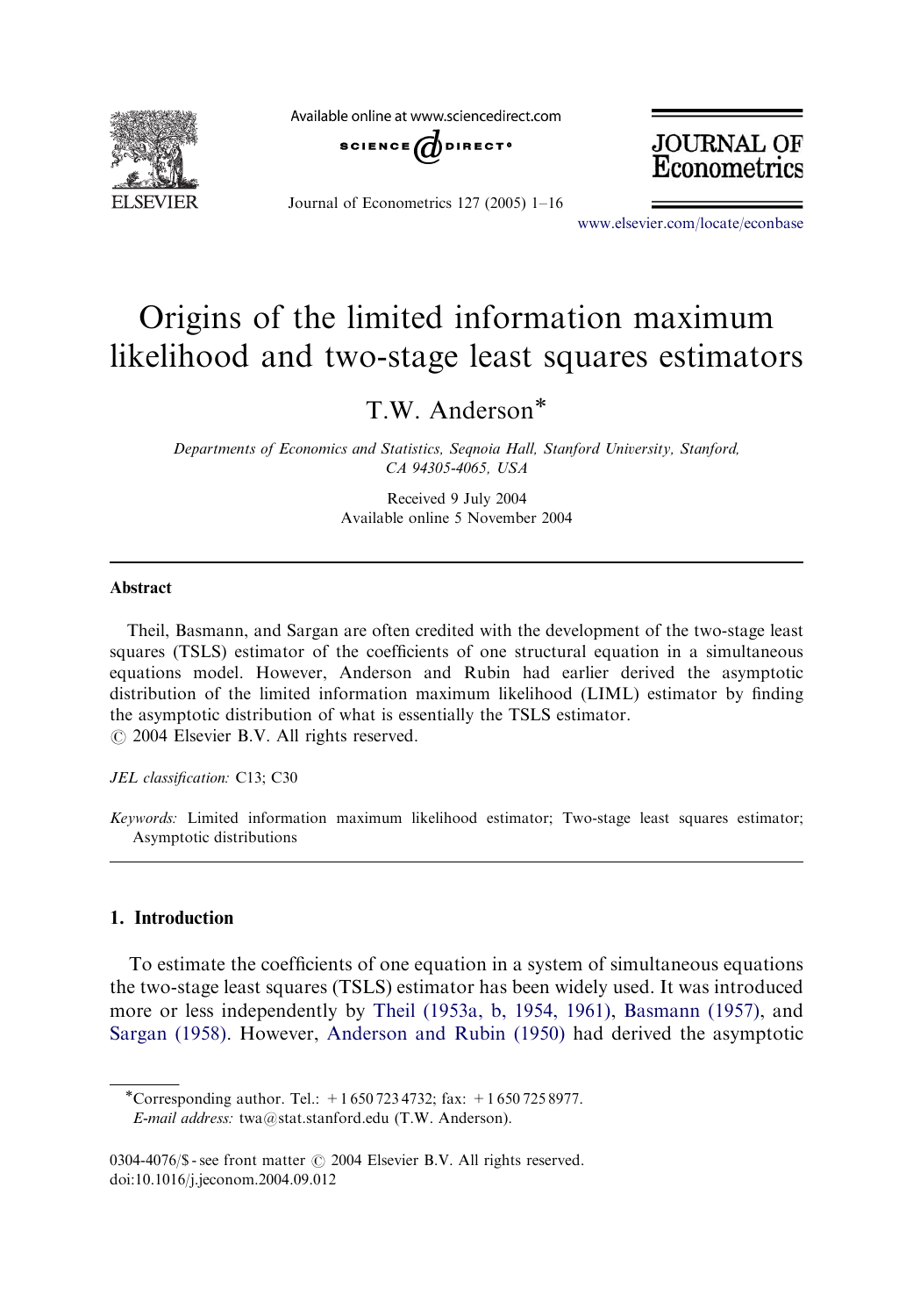distribution of the limited information maximum likelihood (LIML) estimator (Anderson and Rubin, 1949) by deriving the asymptotic distribution of an approximating estimator. This approximating estimator, which became known later as the two-stage least squares estimator, was defined obliquely. The LIML estimator was expressed explicitly in terms of the cofactors of a certain matrix involving the ''effect'' matrix of the reduced form and the ''error'' covariance matrix while the TSLS estimator was implied as the same function of the cofactors of the effect matrix [alone. The asymptotic distrib](#page-15-0)ution of the cofactors defining the LIML estimator is the same as the asymptotic distribution of the cofactors used for the TSLS estimator.

Since this aspect of econometric theory may be entering into a historical phase, it seems worthwhile to clarify the relations between the LIML and TSLS estimators. It is a good guess that not many econometricians are aware of the contents of Anderson and Rubin (1950) even though it is a basic contribution to statistical inference in simultaneous equations models. Theil, Basmann, and Sargan cite the two Anderson–Rubin papers, but do not point out that their treatment includes indirectly the TSLS estimator and its asymptotic distribution. Admittedly, the notation of that paper is difficult and the exposition somewhat obscure. The purpose of this present paper is to elucidate the part of the earlier papers pertaining to these two single-equation estimators.

#### 2. LIML and TSLS estimators

#### 2.1. The LIML estimator

Let the simultaneous equations model be

$$
\mathbf{B}\mathbf{y}_t = \mathbf{\Gamma}\mathbf{z}_t + \mathbf{u}_t,\tag{2.1}
$$

where  $y_t$  is a vector of G current endogenous variables,  $z_t$  is a vector of K predetermined variables,  $\mathbf{u}_t$  is a vector of G unobserved independent disturbances with  $\mathscr{E} \mathbf{u}_t = \mathbf{0}$  and  $\mathscr{E} \mathbf{u}_t \mathbf{u}'_t = \Sigma$ , and **B** is nonsingular. Let the reduced form of the model be

$$
\mathbf{y}_t = \mathbf{\Pi} \mathbf{z}_t + \mathbf{v}_t,\tag{2.2}
$$

where  $\Pi = \mathbf{B}^{-1}\Gamma$  and  $\mathbf{v}_t = \mathbf{B}^{-1}\mathbf{u}_t$  with  $\mathscr{E}\mathbf{v}_t = \mathbf{0}$  and  $\mathscr{E}\mathbf{v}_t\mathbf{v}'_t = \mathbf{\Omega} = \mathbf{B}^{-1}\Sigma(\mathbf{B}')^{-1}$ . Let the structural equation of interest be

$$
\mathbf{\beta}'\mathbf{y}_t = \mathbf{\gamma}'\mathbf{z}_t + u_{1t}.\tag{2.3}
$$

Suppose that the equation is identified by assigned zero coefficients. Let the components of the vectors be numbered so that

$$
\mathbf{y}_{t} = \begin{bmatrix} \mathbf{y}_{It} \\ \mathbf{y}_{Et} \end{bmatrix}, \quad \boldsymbol{\beta} = \begin{bmatrix} \boldsymbol{\beta}_{I} \\ \mathbf{0} \end{bmatrix}, \quad \mathbf{v}_{t} = \begin{bmatrix} \mathbf{v}_{It} \\ \mathbf{v}_{Et} \end{bmatrix}, \quad \mathbf{z}_{t} = \begin{bmatrix} \mathbf{z}_{it} \\ \mathbf{z}_{et} \end{bmatrix}, \quad \gamma = \begin{bmatrix} \gamma_{i} \\ \mathbf{0} \end{bmatrix}.
$$
 (2.4)

I and i indicate the  $G_I$  and  $K_i$  variables included in the equation, and E and e indicate the  $G_E$  and  $K_e$  variables in the model that are *excluded* from (2.3). The structural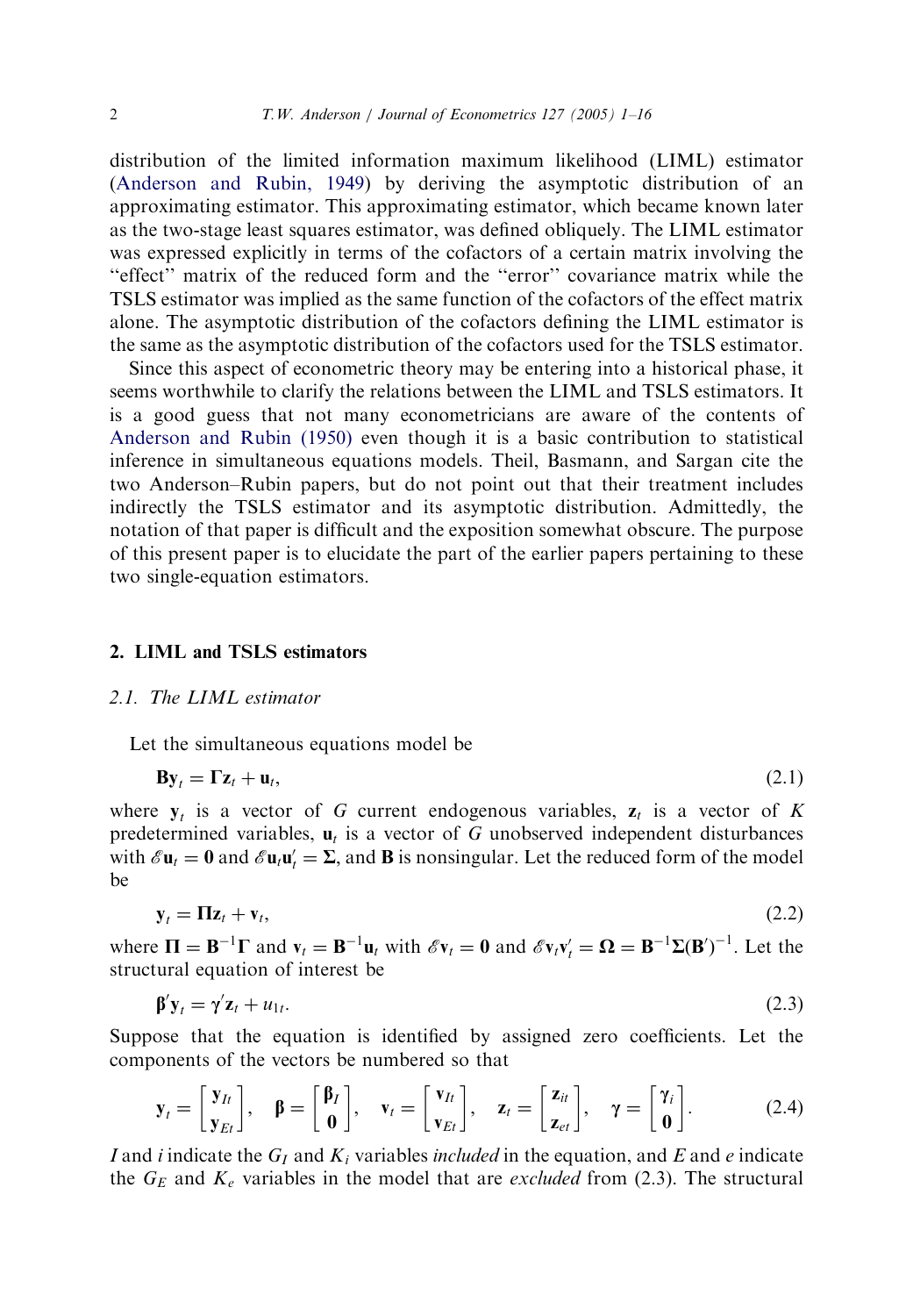equation is written as

$$
\beta_I' \mathbf{y}_{It} = \gamma_i' \mathbf{z}_{it} + u_{1t}.\tag{2.5}
$$

Partition the matrix of coefficients in the reduced form as

$$
\Pi = \begin{bmatrix} \Pi_{Ii} & \Pi_{Ie} \\ \Pi_{Ei} & \Pi_{Ee} \end{bmatrix}.
$$
 (2.6)

The relation between the structural equation and the reduced form is  $\beta' \Pi = \gamma'$  or in partitioned form

$$
(\boldsymbol{\beta}'_I, \mathbf{0}) \begin{bmatrix} \Pi_{Ii} & \Pi_{Ie} \\ \Pi_{Ei} & \Pi_{Ee} \end{bmatrix} = (\boldsymbol{\beta}'_I \Pi_{Ii}, \boldsymbol{\beta}'_I \Pi_{Ie}) = (\gamma'_i, \mathbf{0}).
$$
 (2.7)

The relevant part of the reduced form is

$$
\mathbf{y}_{It} = \mathbf{\Pi}_{Ii} \mathbf{z}_{it} + \mathbf{\Pi}_{Ie} \mathbf{z}_{et} + \mathbf{v}_{It}
$$
(2.8)

with  $\mathscr{E} \mathbf{v}_{It} \mathbf{v}'_{It} = \mathbf{\Omega}_{II}$ . Given  $\Pi$ , the vector  $\beta_I$  can be determined by  $\beta_I' \Pi_{Ie} = 0$  and a normalization  $\beta'_I \Phi_{II} \beta_I = 1$  when the rank of  $\Pi_{Ie}$  is  $G_I - 1$ . (This implies that  $K_e \ge G_I - 1$ .) If

$$
\mathbf{\Phi}_{II} = \begin{bmatrix} 1 & \mathbf{0} \\ \mathbf{0} & \mathbf{0} \end{bmatrix},\tag{2.9}
$$

the normalization is that the first component of  $\beta_I$  is  $\pm 1$ . Further  $\gamma_i' = \beta_I' \Pi_{Ii}$ .

A sample  $(y_1, z_1), \ldots, (y_T, z_T)$  is observed. The predetermined variables  $z_1, \ldots, z_T$ will be assumed exogenous and nonstochastic. The second-order sample moments ar[e written as](#page-15-0)

$$
\mathbf{M}_{yy} = \frac{1}{T} \sum_{t=1}^{T} \mathbf{y}_t \mathbf{y}_t' = \begin{bmatrix} \mathbf{M}_{II} & \mathbf{M}_{IE} \\ \mathbf{M}_{EI} & \mathbf{M}_{EE} \end{bmatrix} = \frac{1}{T} \sum_{t=1}^{T} \begin{bmatrix} \mathbf{y}_{It} \mathbf{y}_{It}' & \mathbf{y}_{It} \mathbf{y}_{Et}' \\ \mathbf{y}_{Et} \mathbf{y}_{It}' & \mathbf{y}_{EI} \mathbf{y}_{Et}' \end{bmatrix}.
$$
(2.10)

The matrices  $M_{yz}$  and  $M_{zz}$  are defined and partitioned similarly.

Anderson and Rubin (1949) derived the maximum likelihood estimator of  $\beta_I$  first. It is convenient to transform the predetermined variables so that the excluded variables are uncorrelated with the included variables. Let

$$
\mathbf{z}_{\perp t} = \mathbf{z}_{et} - \mathbf{M}_{ei} \mathbf{M}_{ii}^{-1} \mathbf{z}_{it}
$$
 (2.11)

(the residuals from the regression of the  $z_{et}$ 's on the  $z_{it}$ 's). Then the  $z_{\perp t}$ 's are uncorrelated with the  $z_{it}$ 's:

$$
\mathbf{M}_{\perp i} = \frac{1}{T} \sum_{t=1}^{T} \mathbf{z}_{\perp t} \mathbf{z}'_{it} = \mathbf{0}, \quad \mathbf{M}_{\perp \perp} = \frac{1}{T} \sum_{t=1}^{T} \mathbf{z}_{\perp t} \mathbf{z}'_{\perp t} = \mathbf{M}_{ee} - \mathbf{M}_{ei} \mathbf{M}_{ii}^{-1} \mathbf{M}_{ie}.
$$
 (2.12)

The reduced form (2.8) is written as

$$
\mathbf{y}_{It} = \mathbf{\Pi}_{li}\mathbf{z}_{it} + \mathbf{\Pi}_{le}(\mathbf{z}_{\perp t} + \mathbf{M}_{ei}\mathbf{M}_{ii}^{-1}\mathbf{z}_{it}) + \mathbf{v}_{It}
$$
  
= (\mathbf{\Pi}\_{li} + \mathbf{\Pi}\_{le}\mathbf{M}\_{ei}\mathbf{M}\_{ii}^{-1})\mathbf{z}\_{it} + \mathbf{\Pi}\_{le}\mathbf{z}\_{\perp t} + \mathbf{v}\_{It}  
= \overline{\mathbf{\Pi}}\_{li}\mathbf{z}\_{it} + \mathbf{\Pi}\_{le}\mathbf{z}\_{\perp t} + \mathbf{v}\_{It}, \qquad (2.13)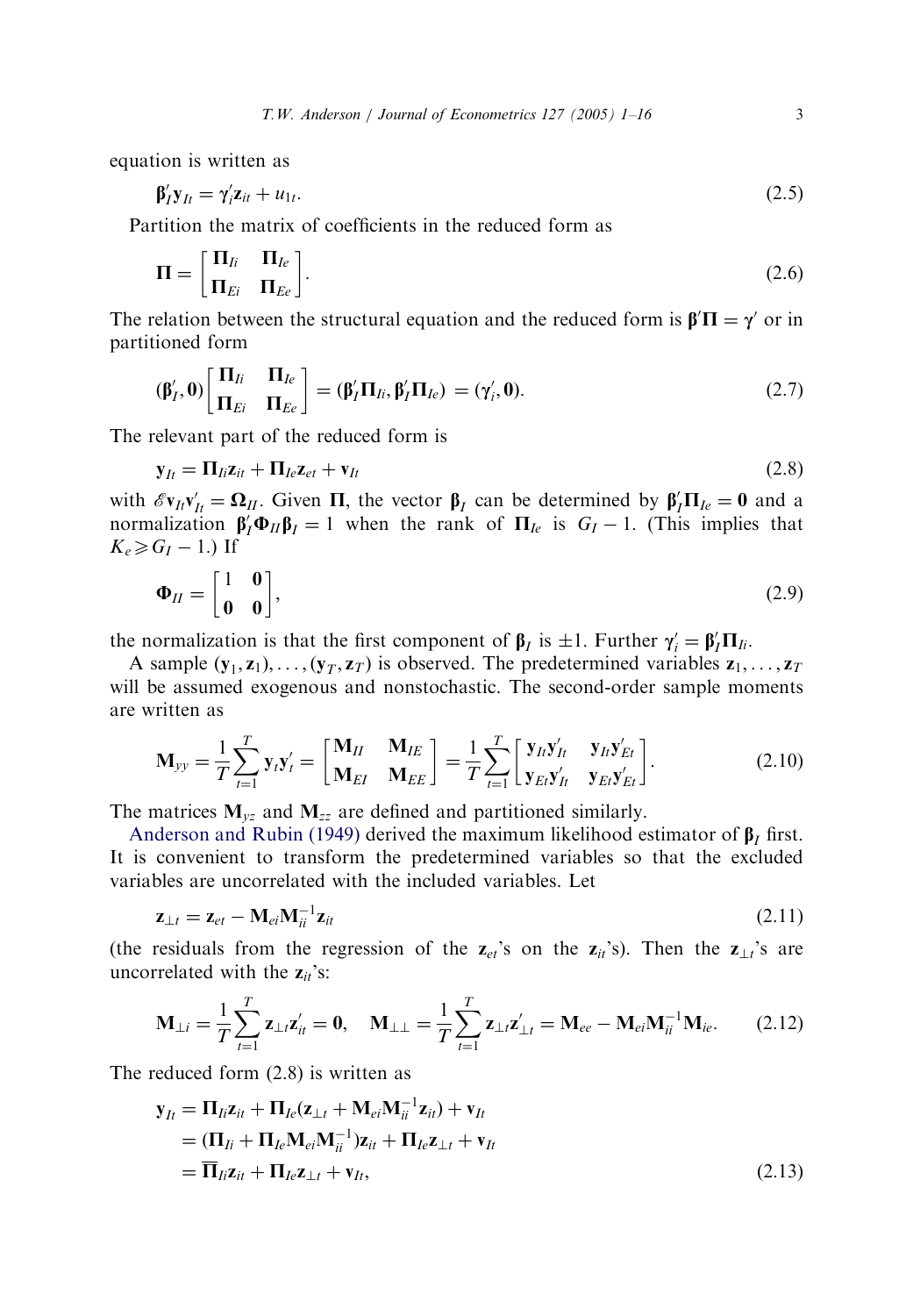where  $\overline{\mathbf{\Pi}}_{Ii} = \mathbf{\Pi}_{Ii} + \mathbf{\Pi}_{Ie} \mathbf{M}_{ei} \mathbf{M}_{ii}^{-1}$ . The regression of  $\mathbf{y}_{It}$  on  $(\mathbf{z}'_{it}, \mathbf{z}'_{\perp t})'$  gives the sample regression coefficients

$$
(\overline{\mathbf{P}}_{Ii}, \mathbf{P}_{Ie}) = (\mathbf{M}_{Ii} \mathbf{M}_{ii}^{-1}, \mathbf{M}_{I\perp} \mathbf{M}_{\perp\perp}^{-1}),
$$
\n(2.14)

where  $M_{I\perp} = (1/T)\sum_{t=1}^{T} y_{It} z_{\perp t}'$ . An estimator of  $\mathscr{E}v_{It} v'_{It} = \mathbf{\Omega}_{II}$  is

$$
\mathbf{W}_{II} = \mathbf{M}_{II} - \overline{\mathbf{P}}_{II} \mathbf{M}_{ii} \overline{\mathbf{P}}'_{II} - \mathbf{P}_{Ie} \mathbf{M}_{\perp \perp} \mathbf{P}'_{Ie}.
$$
\n(2.15)

The logarithm of the normal likelihood function is

$$
\log L = -\frac{1}{2} T G_I \log 2\pi - \frac{1}{2} T \log |\mathbf{\Omega}_{II}|
$$
  

$$
-\frac{1}{2} \text{tr} \mathbf{\Omega}_{II}^{-1} [\mathbf{W}_{II} + (\overline{\mathbf{P}}_{Ii} - \overline{\mathbf{\Pi}}_{Ii}) \mathbf{M}_{ii} (\overline{\mathbf{P}}'_{Ii} - \overline{\mathbf{\Pi}}'_{Ii})
$$
  

$$
+ (\mathbf{P}_{Ie} - \mathbf{\Pi}_{Ie}) \mathbf{M}_{\perp\perp} (\mathbf{P}'_{Ie} - \mathbf{\Pi}'_{Ie})].
$$
 (2.16)

The matrices  $W_{II}$ ,  $\overline{P}_{Ii}$  and  $P_{Ie}$  are a set of sufficient statistics for  $y_1, \ldots, y_T$ . The maximum likelihood estimators of  $\Omega_{II}$ ,  $\overline{\Pi}_{Ii}$ , and  $\Pi_{Ie}$  are obtained subject to the restrictions  $\beta'_I \Pi_{Ie} = 0$  and  $\beta'_I \Phi_{II} \beta_I = 1$ .

Let  $v$  be the smallest root of

$$
|\mathbf{P}_{Ie}\mathbf{M}_{\perp\perp}\mathbf{P}_{Ie}' - \lambda \mathbf{W}_{II}| = 0, \tag{2.17}
$$

and let b be a solution of

$$
(\mathbf{P}_{Ie}\mathbf{M}_{\perp\perp}\mathbf{P}_{Ie}' - v\mathbf{W}_{II})\mathbf{b} = \mathbf{0}.\tag{2.18}
$$

The limited inf[ormation](#page-15-0) [maximum](#page-15-0) [likelihoo](#page-15-0)d estimator of  $\beta_I$  is

$$
\widehat{\beta}_I = \frac{1}{\sqrt{\mathbf{b}'\mathbf{\Phi}_{II}\mathbf{b}}} \mathbf{b}.
$$
\n(2.19)

This is (5.2) of Anderson and Rubin (1949). The LIML estimator of  $\gamma_i'$  is  $\hat{\gamma}_i' = \hat{\beta}_I' \overline{P}_{Ii}$ . These estimators are ma[ximum likelihood when](#page-15-0)  $v_{It}$  is normally distributed.

#### 2.2. The TSLS estimator as an approximation to the LIML estimator

In the second paper Anderson and Rubin (1950) developed the asymptotic properties of  $\beta$ <sub>I</sub> and  $\hat{\gamma}$ <sub>i</sub> under very general conditions on the model. Before reviewing their development (in Section 4) we present the ideas of the LIML and TSLS estimators in a more straightforward manner.

Let vec  $(\mathbf{a}_1, \dots, \mathbf{a}_m) = (\mathbf{a}'_1, \dots, \mathbf{a}'_m)'$ , and let  $\mathbf{A} \otimes \mathbf{B} = (a_{ij} \mathbf{B})$  be the Kronecker product of A and B:

A basic step in the development is that under appropriate conditions

$$
\sqrt{T}vW_{II} \stackrel{p}{\rightarrow} 0. \tag{2.20}
$$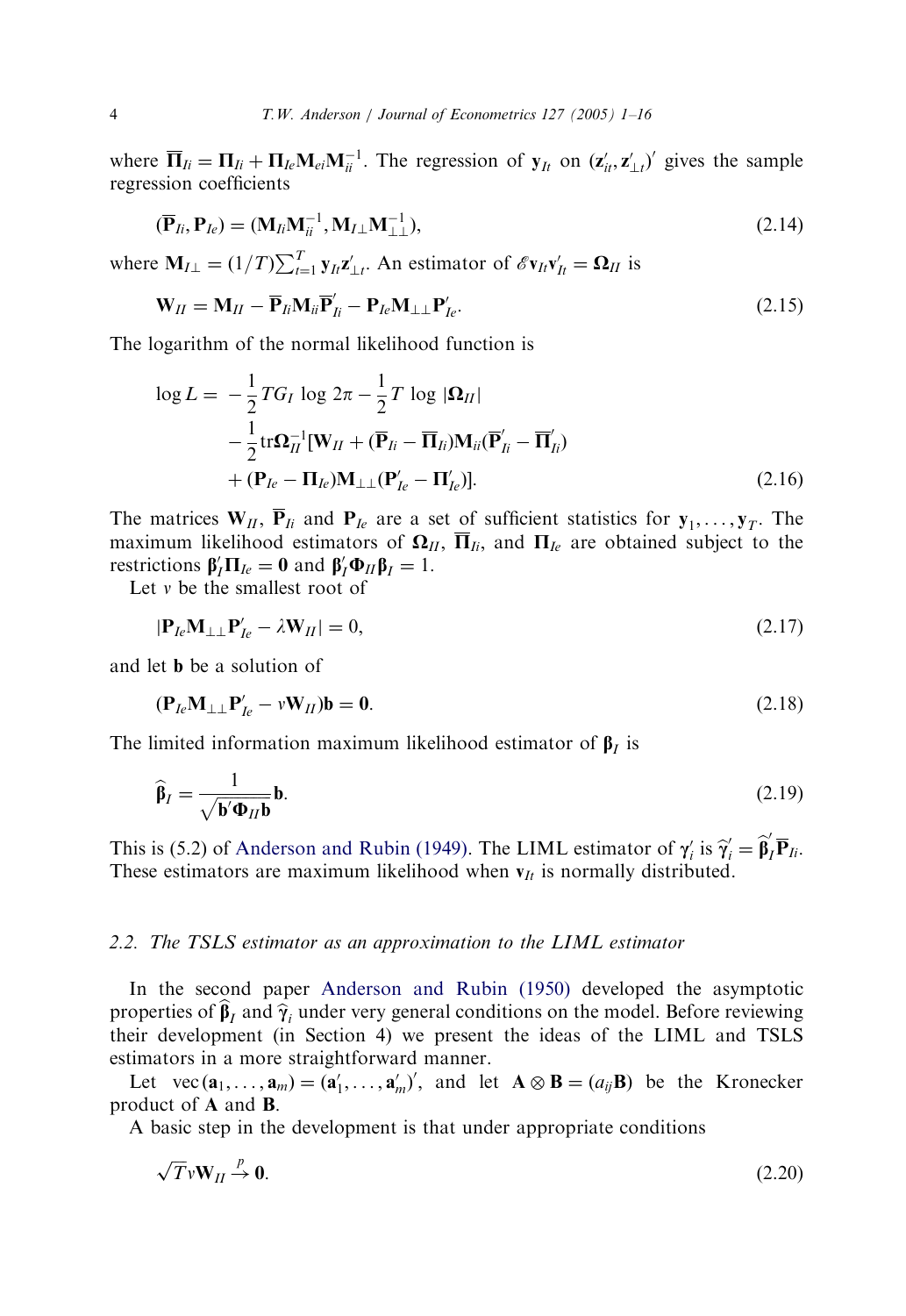**Theorem 1.** Assume conditions on  $\{z_t\}$  and  $\{\eta_t\}$  so

$$
\mathbf{M}_{zz} \to \mathbf{M}_{zz}^0 \text{ nonsingular},\tag{2.21}
$$

$$
\mathbf{P} = \mathbf{M}_{yz} \mathbf{M}_{zz}^{-1} \stackrel{p}{\rightarrow} \mathbf{\Pi},\tag{2.22}
$$

$$
\sqrt{T} \text{ vec } (\mathbf{P} - \Pi) = \text{ vec } \mathbf{P}^* \stackrel{d}{\rightarrow} N[\mathbf{0}, (\mathbf{M}_{zz}^0)^{-1} \otimes \mathbf{\Omega}], \tag{2.23}
$$

$$
\mathbf{W}_{II} \xrightarrow{p} \mathbf{\Omega}_{II}. \tag{2.24}
$$

Then 
$$
\sqrt{T} vW_{II} \stackrel{p}{\rightarrow} 0
$$
.

Proof. We have

$$
v = \frac{\mathbf{b}' \mathbf{P}_{le} \mathbf{M}_{\perp\perp} \mathbf{P}_{le}' \mathbf{b}}{\mathbf{b}' \mathbf{W}_{II} \mathbf{b}}
$$
  
\n
$$
= \min_{\mathbf{c}} \frac{\mathbf{c}' \mathbf{P}_{le} \mathbf{M}_{\perp\perp} \mathbf{P}_{le}' \mathbf{c}}{\mathbf{c}' \mathbf{W}_{II} \mathbf{c}}
$$
  
\n
$$
\leq \frac{\beta' \mathbf{P}_{le} \mathbf{M}_{\perp\perp} \mathbf{P}_{le}' \beta}{\beta' \mathbf{W}_{II} \beta}
$$
  
\n
$$
= \frac{\beta' (\Pi_{le} + \frac{1}{\sqrt{T}} \mathbf{P}_{le}^*) \mathbf{M}_{\perp\perp} (\Pi_{le} + \frac{1}{\sqrt{T}} \mathbf{P}_{le}^*)' \beta}{\beta' \mathbf{W}_{II} \beta}
$$
  
\n
$$
= \frac{\beta' \mathbf{P}_{le}^* \mathbf{M}_{\perp\perp} \mathbf{P}_{le}^* \beta}{T \beta' \mathbf{W}_{II} \beta}.
$$
  
\n(2.25)

Thus  $\sqrt{T}v \stackrel{p}{\rightarrow} 0$  and  $\sqrt{T}vW_{II} \stackrel{p}{\rightarrow} 0$ .  $\Box$ 

Let  $A_{\mu\nu}^{kj}$  be the cofactor of  $a_{kj}$  in the square matrix  $\mathbf{A} = (a_{kj})$  of order K. Then  $|\mathbf{A}| = \sum_{k=1}^{K} a_{jk} A^{jk}$  for any  $J = 1, ..., K$ . If **A** has rank  $K - 1$  (and hence  $|\mathbf{A}| = 0$ ), a solution of

$$
Ax = 0 \tag{2.26}
$$

is

$$
\mathbf{x} = \begin{bmatrix} A^{J1} \\ \vdots \\ A^{JK} \end{bmatrix} \tag{2.27}
$$

for any  $J, J = 1, \dots K$ . A solution **b** to (2.18) is given by

$$
\mathbf{b}_{J} = \begin{bmatrix} (\mathbf{P}_{Ie}\mathbf{M}_{\perp\perp}\mathbf{P}_{Ie}' - v\mathbf{W}_{II})^{J1} \\ \vdots \\ (\mathbf{P}_{Ie}\mathbf{M}_{\perp\perp}\mathbf{P}_{Ie}' - v\mathbf{W}_{II})^{JG_{I}} \end{bmatrix}
$$
(2.28)

for any  $J = 1, ..., G_I$ . Because  $P_{Ie}M_{\perp\perp}P'_{Ie} - vW_{II}$  has rank  $G_I - 1$  (with probability 1), the vectors  $\mathbf{b}_1, \ldots, \mathbf{b}_{G_I}$  are proportional to each other. Let  $\hat{\rho}_J = 1/\sqrt{\mathbf{b}_J'\mathbf{\Phi}_{II}\mathbf{b}_J}$ . Then

$$
\widehat{\beta}_I = \widehat{\rho}_J \mathbf{b}_J, \quad J = 1, \dots, G_I. \tag{2.29}
$$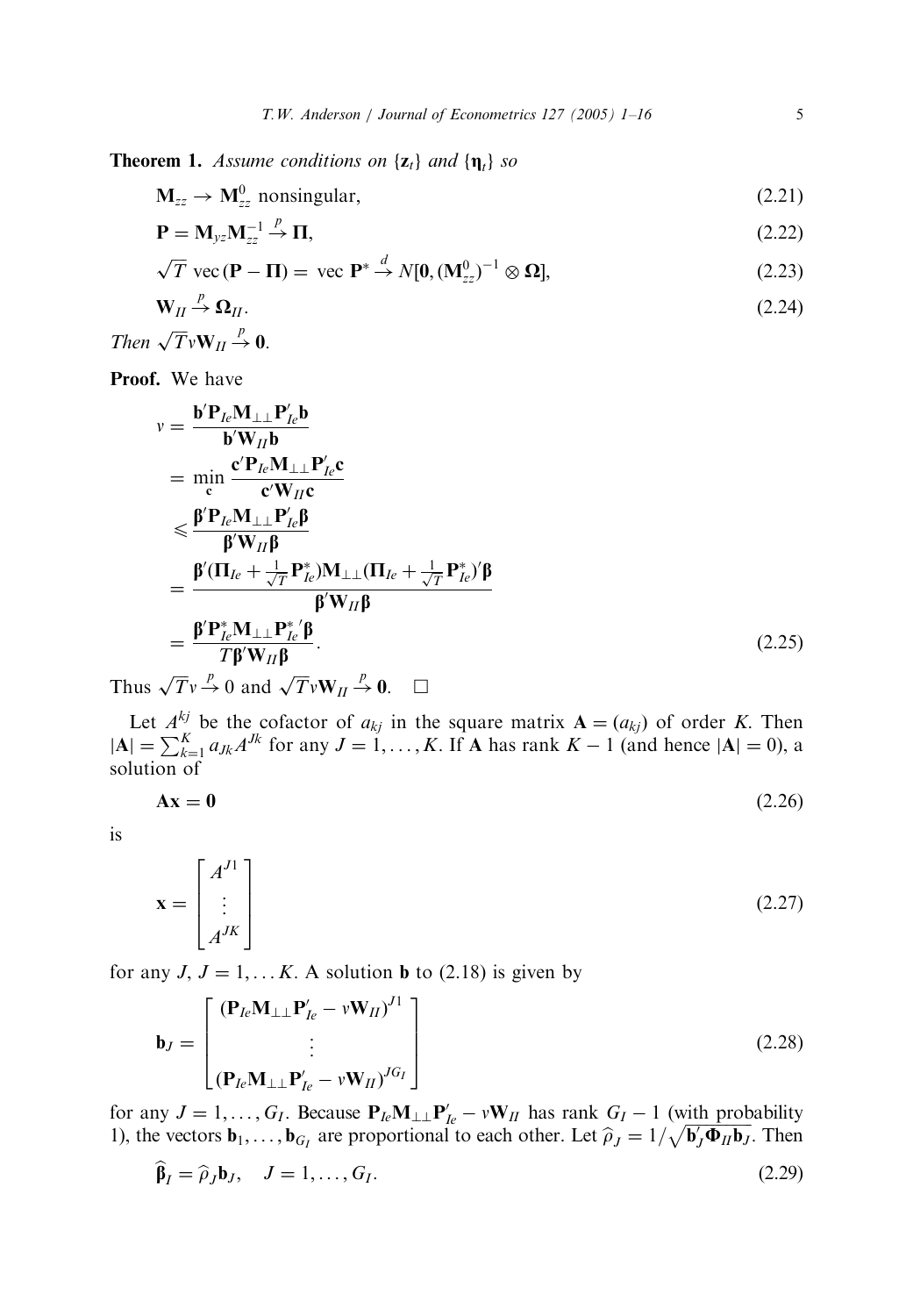The import of  $\sqrt{T}vW_{II} \stackrel{p}{\rightarrow} 0$  is that

$$
\sqrt{T}[(\mathbf{P}_{Ie}\mathbf{M}_{\perp\perp}\mathbf{P}_{Ie}' - v\mathbf{W}_{II}) - \mathbf{P}_{Ie}\mathbf{M}_{\perp\perp}\mathbf{P}_{Ie}] \xrightarrow{p} 0 \tag{2.30}
$$

and hence that

$$
\sqrt{T}[(\mathbf{P}_{le}\mathbf{M}_{\perp\perp}\mathbf{P}_{le}' - v\mathbf{W}_{II})^{kj} - (\mathbf{P}_{le}\mathbf{M}_{\perp\perp}\mathbf{P}_{le}')^{kj}] \xrightarrow{p} 0, \quad k, j = 1, ..., G_I.
$$
 (2.31)

Since the term  $vW_{II}$  is relatively small, an approximation to  $\mathbf{b}_I$  given by (2.28) is

$$
\mathbf{b}_J^{\mathrm{T}} = \begin{bmatrix} (\mathbf{P}_{le}\mathbf{M}_{\perp\perp}\mathbf{P}_{le}')^{J1} \\ \vdots \\ (\mathbf{P}_{le}\mathbf{M}_{\perp\perp}\mathbf{P}_{le}')^{JG_I} \end{bmatrix}
$$
(2.32)

for any J. Because the rank of  $P_{Ie}M_{\perp\perp}P'_{Ie}$  is  $G_I$  (with probability 1), the vectors  $\mathbf{b}_1^{\mathrm{T}}, \ldots, \mathbf{b}_{G_I}^{\mathrm{T}}$  are not proportional to each other. However, because of (2.31), the  $\mathbf{b}_1^T, \dots, \mathbf{b}_{G_f}^T$  are not proportional to each other. However, because of (2.31), the limiting distribution of  $\sqrt{T}(\hat{\rho}_J \mathbf{b}_J - \mathbf{\beta}_I)$  is the same as the limiting distribution of  $\sqrt{T}(\hat{\sigma}^T \mathbf{b}_J^T - 1/\sqrt{\math$  $\sqrt{T}(\hat{\rho}_J^T \mathbf{b}_J^T - \mathbf{\beta}_I)$ , where  $\hat{\rho}_J^T = 1/$  $\frac{\mathbf{p}_I}{\mathbf{b}_J^T \mathbf{\Phi}_H \mathbf{b}_J^T}$  $\tilde{\phantom{a}}$ :

If the term  $vW_{II}$  is deleted from (2.18), the resulting equation is  $P_{Ie}M_{\perp\perp}P'_{Ie}b = 0$ , which has only the trivial solution  $\mathbf{b} = \mathbf{0}$ . However,  $\mathbf{b}_J^T$  satisfies

$$
(\mathbf{P}_{Ie}\mathbf{M}_{\perp\perp}\mathbf{P}'_{Ie})_J.\mathbf{b} = \mathbf{0},\tag{2.33}
$$

where  $\left( \quad \right)$ <sub>J</sub> denotes  $\left( \quad \right)$  with the J-th row deleted. A form of the TSLS estimator is  $(1/$  $\frac{\sum_{j=1}^{N} \sum_{j=1}^{N} a_{j}}{\sum_{j=1}^{N} a_{j}}$  $\frac{1}{\sqrt{2}}$ **. Usually**  $J = 1$ **.** 

#### 2.3. The asymptotic distribution

The limiting distribution of  $\sqrt{T}(\hat{\rho}_J^T \mathbf{b}_J^T - \beta_I)$  under the conditions of Theorem 1 is The limiting distribution of  $\sqrt{I}(\rho_J \mathbf{b}_J - \mathbf{b}_I)$  under the conditions of Theorem 1 is<br>normal because the limiting distribution of  $\sqrt{T}(\mathbf{P}_{Ie} - \mathbf{\Pi}_{Ie})$  is normal and  $M_{\perp\perp} \rightarrow M_{\perp\perp}^0 = M_{ee}^0 - M_{ei}^0 (M_{ii}^0)^{-1} M_{ie}^0$ . Anderson and Rubin found the covariance  $M_{\perp\perp} \to M_{\perp\perp} = M_{ee}^2 - M_{el}^T(M_{\parallel}^T)$   $M_{\parallel}^T$ . Anderson and Kubin found the covariance matrix of the limiting normal distribution of  $\sqrt{T}(\hat{\rho}_J^T \mathbf{b}_J^T - \beta_I)$  for a general normalization  $\Phi_{II}$  and under general conditions on { $\mathbf{z}_t$ } and { $\mathbf{V}_t$ }; some details are recorded in Section 4.

It is straightforward to obtain the covariance matrix when  $\beta$  is normalized by requiring the first component to be  $\beta_1 = 1$ , corresponding to use of (2.9). We can partition  $\beta_I$  and  $y_I$  as

$$
\beta_I = \begin{bmatrix} 1 \\ -\beta_2 \end{bmatrix}, \quad \mathbf{y}_{It} = \begin{bmatrix} y_{1t} \\ \mathbf{y}_{2t} \end{bmatrix}.
$$
 (2.34)

Then the structural equation (2.5) can be w[ritten](#page-15-0)

$$
y_{1t} = \beta'_2 y_{2t} + \gamma'_i z_{it} + u_{1t}.
$$
 (2.35)

Let a solution **b** to (2.18) be similarly normalized so  $b_1 = 1$ ; this **b** is partitioned as  $\mathbf{b}' = (1, -\mathbf{b}'_2)'$ . The LIML estimator of  $(1, -\mathbf{\beta}'_2)'$  is  $(1/b_{1J})\mathbf{b}_J$  for any J. Similarly, the TSLS estimator of  $(1, -\beta'_2)'$  is  $(1/b_{1J}^T)\mathbf{b}_J^T$ . Anderson and Rubin (1950), p. 578, recommended selecting  $J = 1$ . Because of (2.31) the LIML and TSLS estimators have the same asymptotic distribution.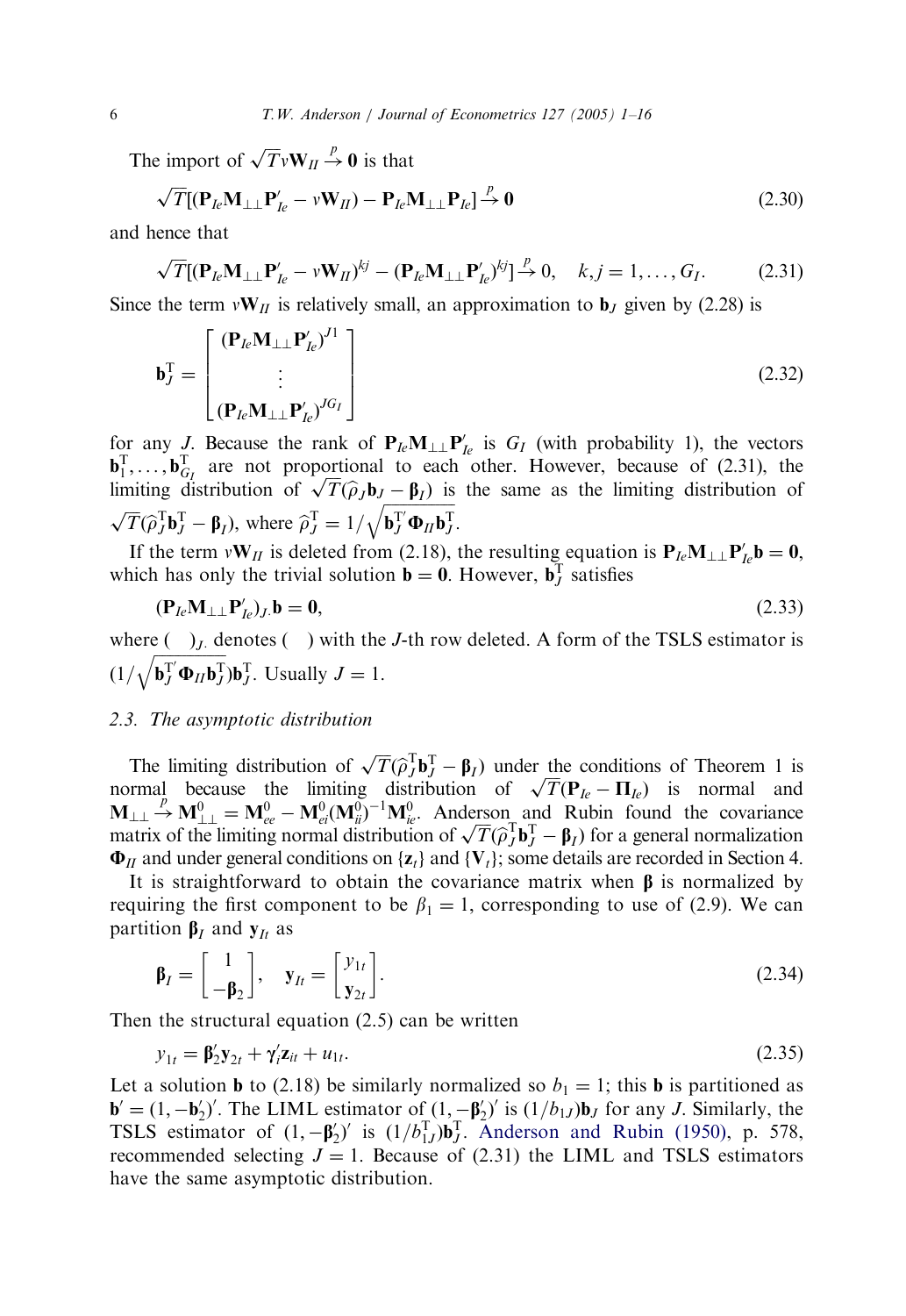Let  $P_{Ie}$  be partitioned into one row and  $G_I - 1$  rows as

$$
\mathbf{P}_{Ie} = \begin{bmatrix} \mathbf{p}_{1e} \\ \mathbf{P}_{2e} \end{bmatrix} . \tag{2.36}
$$

Then

$$
(\mathbf{P}_{Ie}\mathbf{M}_{\perp\perp}\mathbf{P}_{Ie}^{\prime})_{1} = \left[ \begin{pmatrix} \mathbf{p}_{1e} \\ \mathbf{p}_{2e} \end{pmatrix} \mathbf{M}_{\perp\perp}(\mathbf{p}_{1e}^{\prime}, \mathbf{P}_{2e}^{\prime}) \right]_{1} = \mathbf{P}_{2e}\mathbf{M}_{\perp\perp}(\mathbf{p}_{1e}^{\prime}, \mathbf{P}_{2e}^{\prime}),
$$
(2.37)

and  $\mathbf{b}^{\mathrm{T}} = (1, -\mathbf{b}_2^{\mathrm{T}})';$  (2.33) for  $J = 1$  is

$$
0 = (\mathbf{P}_{Ie}\mathbf{M}_{\perp\perp}\mathbf{P}_{Ie}')_{1} \mathbf{b} = \mathbf{P}_{2e}\mathbf{M}_{\perp\perp}(\mathbf{p}_{1e}', \mathbf{P}_{2e}') \begin{bmatrix} 1 \\ -\mathbf{b}_{2} \end{bmatrix}
$$
  
=  $\mathbf{P}_{2e}\mathbf{M}_{\perp\perp}\mathbf{p}_{1e}' - \mathbf{P}_{2e}\mathbf{M}_{\perp\perp}\mathbf{P}_{2e}'\mathbf{b}_{2}.$  (2.38)

The solution to (2.38) is

$$
\mathbf{b}_2^{\mathrm{T}} = (\mathbf{P}_{2e}\mathbf{M}_{\perp\perp}\mathbf{P}_{2e}')^{-1}\mathbf{P}_{2e}\mathbf{M}_{\perp\perp}\mathbf{p}_{1e}'.\tag{2.39}
$$

We can write

$$
\mathbf{b}_{2}^{T} - \mathbf{\beta}_{2} = (\mathbf{P}_{2e}\mathbf{M}_{\perp\perp}\mathbf{P}_{2e}')^{-1}\mathbf{P}_{2e}\mathbf{M}_{\perp\perp}(\mathbf{p}_{1e}'+\mathbf{P}_{2e}'\mathbf{\beta}_{2}) \n= (\mathbf{P}_{2e}\mathbf{M}_{\perp\perp}\mathbf{P}_{2e}')^{-1}\mathbf{P}_{2e}\mathbf{M}_{\perp\perp}\mathbf{P}_{Ie}'\mathbf{\beta} \n= (\mathbf{P}_{2e}\mathbf{M}_{\perp\perp}\mathbf{P}_{2e}')^{-1}\mathbf{P}_{2e}\mathbf{M}_{\perp I}\mathbf{\beta} \n= (\mathbf{P}_{2e}\mathbf{M}_{\perp\perp}\mathbf{P}_{2e}')^{-1}\mathbf{P}_{2e}\frac{1}{T}\sum_{t=1}^{T} \mathbf{z}_{\perp t}(\mathbf{z}_{it}'\overline{\mathbf{\Pi}}_{It}'+\mathbf{z}_{\perp t}'\mathbf{\Pi}_{Ie}'+\mathbf{V}_{It}')\mathbf{\beta} \n= (\mathbf{P}_{2e}\mathbf{M}_{\perp\perp}\mathbf{P}_{2e}')^{-1}\mathbf{P}_{2e}\frac{1}{T}\sum_{t=1}^{T} \mathbf{z}_{\perp t}\mathbf{U}_{1t}.
$$
\n(2.40)

We have used (2.14), (2.13), and  $\Pi'_{Ie} \beta_I = 0$ .

Theorem 2 (TSLS). Under the conditions of Theorem 1

$$
\sqrt{T}(\mathbf{b}_2^{\mathrm{T}} - \mathbf{\beta}_2) \stackrel{d}{\rightarrow} N[\mathbf{0}, \sigma_{11}(\mathbf{\Pi}_{2e}\mathbf{M}_{\perp\perp}^0\mathbf{\Pi}_{2e}')^{-1}],
$$
\n(2.41)

where  $\sigma_{11} = \beta'_I \Omega_{II} \beta_I$ .

**Corollary 1** (*LIML*). Under the conditions of Theorem 1 and normalization  $\beta_I' \Phi_{II} \beta_I =$ 1, where  $\Phi_{II}$  is (2.9),

$$
\sqrt{T}(\widehat{\boldsymbol{\beta}}_I - \boldsymbol{\beta}_I) \stackrel{d}{\rightarrow} N[\mathbf{0}, \sigma_{11}(\Pi_{2e}\mathbf{M}_{\perp\perp}^0 \Pi_{2e}')^{-1}].
$$
\n(2.42)

The mathematics in Anderson and Rubin (1950) is more complicated than outlined here because a more general normalization  $\beta'_I \Phi_{II} \beta_I = 1$  was treated and because the asymptotic distribution of P was based on weaker conditions than those of Theorem 1. (See Assumption M of Section 4.) Let

$$
\Psi = \Phi_{II}\beta_I. \tag{2.43}
$$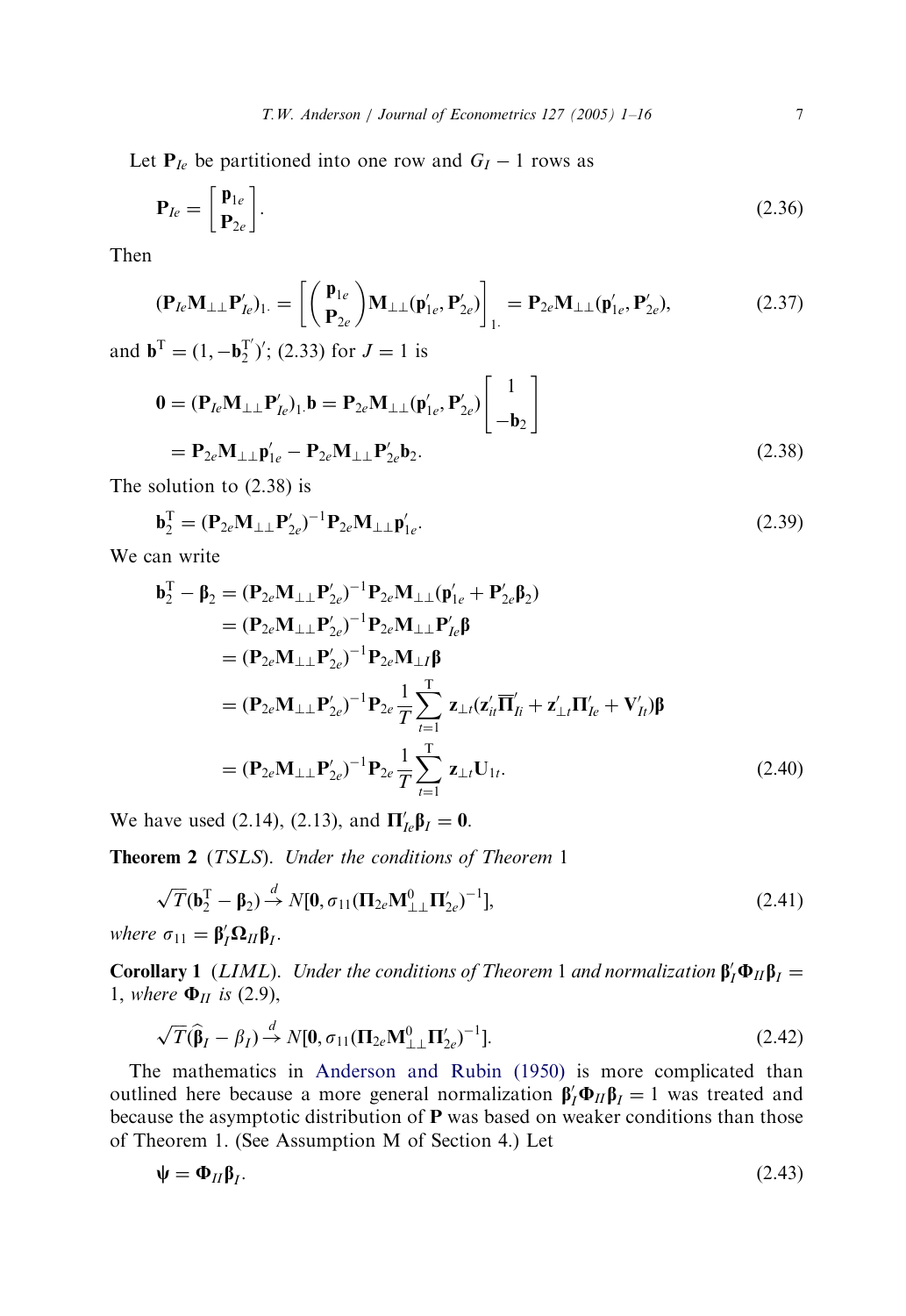Corollary 1 of Anderson and Rubin (1950) gave as the covariance matrix of the Coronary 1 of Anderson and Rubin (19.<br>limiting normal distribution of  $\sqrt{T}(\hat{\beta} - \beta)$ 

$$
\sigma_{11}(\mathbf{I}_{G_I} - \boldsymbol{\beta}\boldsymbol{\psi}')_{.k}[(\boldsymbol{\Pi}_{Ic}\mathbf{M}_{\perp\perp}^{(0)}\boldsymbol{\Pi}_{Ic}')_{kk}]^{-1}(\mathbf{I}_{G_I} - \boldsymbol{\psi}\boldsymbol{\beta}')_{k},
$$
\n(2.44)

where  $( )_k$  is the matrix with the kth column omitted,  $( )_k$  with the kth row omitted, and  $(\,\, )_{kk}$  is the matrix with the kth row and column omitted (for  $\beta_k \neq 0$ ). When  $\Phi$  is (2.9),  $\beta = (1, -\beta'_2)'$ , and  $k = 1$ , the vector  $\psi$  is (1,0)' and (2.44) is

$$
\sigma_{11} \begin{bmatrix} 0 & 0 \\ 0 & (\Pi_{2e} \mathbf{M}_{\perp\perp}^0 \Pi_{2e}')^{-1} \end{bmatrix} . \tag{2.45}
$$

The lower right-hand submatrix of (2.45) is the covariance matrix in (2.41).

Another form of Eq. (2.38) and  $\mathbf{g}^T = \mathbf{P}_{Ii}^T \mathbf{b}^T$ , the estimator of  $\gamma_i$ , is

$$
0 = \begin{bmatrix} \mathbf{M}_{2z} \\ \mathbf{M}_{iz} \end{bmatrix} \mathbf{M}_{zz}^{-1} (\mathbf{M}_{zI}, \mathbf{M}_{zi}) \begin{bmatrix} \mathbf{b}^{T} \\ -\mathbf{g}^{T} \end{bmatrix}
$$
  
\n
$$
= \begin{bmatrix} \mathbf{P}_{2i} & \mathbf{P}_{2e} \\ \mathbf{I}_{K_i} & 0 \end{bmatrix} \begin{bmatrix} \mathbf{M}_{ii} & \mathbf{M}_{ie} \\ \mathbf{M}_{ei} & \mathbf{M}_{ee} \end{bmatrix} \begin{bmatrix} \mathbf{p}'_{1i} & \mathbf{P}'_{2i} & \mathbf{I}_{K_i} \\ \mathbf{p}'_{1e} & \mathbf{P}'_{2e} & 0 \end{bmatrix} \begin{bmatrix} 1 \\ -\mathbf{b}_{2}^{T} \\ -\mathbf{g}^{T} \end{bmatrix}
$$
  
\n
$$
= \begin{bmatrix} \mathbf{P}_{2i} & \mathbf{P}_{2e} \\ \mathbf{I}_{K_i} & 0 \end{bmatrix} \begin{bmatrix} \mathbf{M}_{ii} & \mathbf{M}_{ie} \\ \mathbf{M}_{ei} & \mathbf{M}_{ee} \end{bmatrix} \begin{bmatrix} \mathbf{P}'_{2i} & \mathbf{I}_{K_i} \\ \mathbf{P}'_{2e} & 0 \end{bmatrix} \begin{bmatrix} -\mathbf{b}_{2}^{T} \\ -\mathbf{g}^{T} \end{bmatrix}
$$
  
\n
$$
+ \begin{bmatrix} \mathbf{P}_{2i} & \mathbf{P}_{2e} \\ \mathbf{I}_{K_i} & 0 \end{bmatrix} \begin{bmatrix} \mathbf{M}_{ii} & \mathbf{M}_{ie} \\ \mathbf{M}_{ei} & \mathbf{M}_{ee} \end{bmatrix} \begin{bmatrix} \mathbf{p}'_{1i} \\ \mathbf{p}'_{1e} \end{bmatrix} .
$$
 (2.46)

The Eq. (2.38) for  $\mathbf{b}^T$  is found from (2.46) by elimination of  $\mathbf{g}^T$ . Then  $\mathbf{g}^T$  is found by substitution of  $\mathbf{b}^T$  in (2.46).

The solution of (2.45) is

$$
\begin{bmatrix} \mathbf{b}_2^{\mathrm{T}} \\ \mathbf{g}_{\mathrm{T}} \end{bmatrix} = \left\{ \begin{bmatrix} \mathbf{P}_{2i} & \mathbf{P}_{2e} \\ \mathbf{I}_{K_i} & \mathbf{0} \end{bmatrix} \mathbf{M}_{zz} \begin{bmatrix} \mathbf{P}'_{2i} & \mathbf{I}_{K_i} \\ \mathbf{P}'_{2e} & \mathbf{0} \end{bmatrix} \right\}^{-1} \begin{bmatrix} \mathbf{P}_{2i} & \mathbf{P}_{2e} \\ \mathbf{I}_{K_i} & \mathbf{0} \end{bmatrix} \mathbf{M}_{zz} \mathbf{p}'_{1z}.
$$
 (2.47)

Under the conditi[ons](#page-15-0) [of](#page-15-0) [Theorem](#page-15-0) [1](#page-15-0)

$$
\sqrt{T}\begin{bmatrix} \mathbf{b}_2^{\mathrm{T}} - \mathbf{\beta}_2 \\ \mathbf{g}_i^{\mathrm{T}} - \gamma_i \end{bmatrix} \stackrel{d}{\rightarrow} N\left\{ \begin{pmatrix} \mathbf{0} \\ \mathbf{0} \end{pmatrix}, \sigma_{11} \begin{bmatrix} (\mathbf{\Pi}_{2i} & \mathbf{\Pi}_{2e} \\ \mathbf{I}_{K_i} & \mathbf{0} \end{bmatrix} \mathbf{M}_{zz}^0 (\begin{bmatrix} \mathbf{\Pi}_{2i}' & \mathbf{I}_{K_i} \\ \mathbf{\Pi}_{2e}' & \mathbf{0} \end{bmatrix})^{-1} \right\}.
$$
 (2.48)

Corollary 1 of Anderson and Rubin (1950) gives the other covariances in the Corollary 1 of Anderson and Rubin (1950) give<br>
limiting distribution of  $\sqrt{T}(\hat{\beta}_I - \beta_I)$ ,  $\sqrt{T}(\hat{\gamma}_i - \gamma_i)$  as

$$
\sigma(\widehat{\boldsymbol{\beta}}_I, \widehat{\boldsymbol{\gamma}}_i) = -\sigma_{11}(\mathbf{I} - \boldsymbol{\beta}\boldsymbol{\psi}')_{.k}[(\mathbf{\Pi}\mathbf{M}_{zz}^0\mathbf{\Pi}')_{kk}]^{-1}(\mathbf{\Pi}_{Ii} + \boldsymbol{\psi}\boldsymbol{\gamma}')_{k}.
$$
\n(2.49)

$$
\sigma(\widehat{\gamma}_i, \widehat{\gamma}_i) = \sigma_{11}[(\mathbf{\Pi}'_{Ii} + \gamma\psi')_{.k}[(\mathbf{\Pi}\mathbf{M}_{zz}^0\mathbf{\Pi}')_{kk}]^{-1}(\mathbf{\Pi}_{Ii} + \psi\gamma')_{k.} + \mathbf{M}_{ii}^{-1}].
$$
\n(2.50)

These agree with (2.48).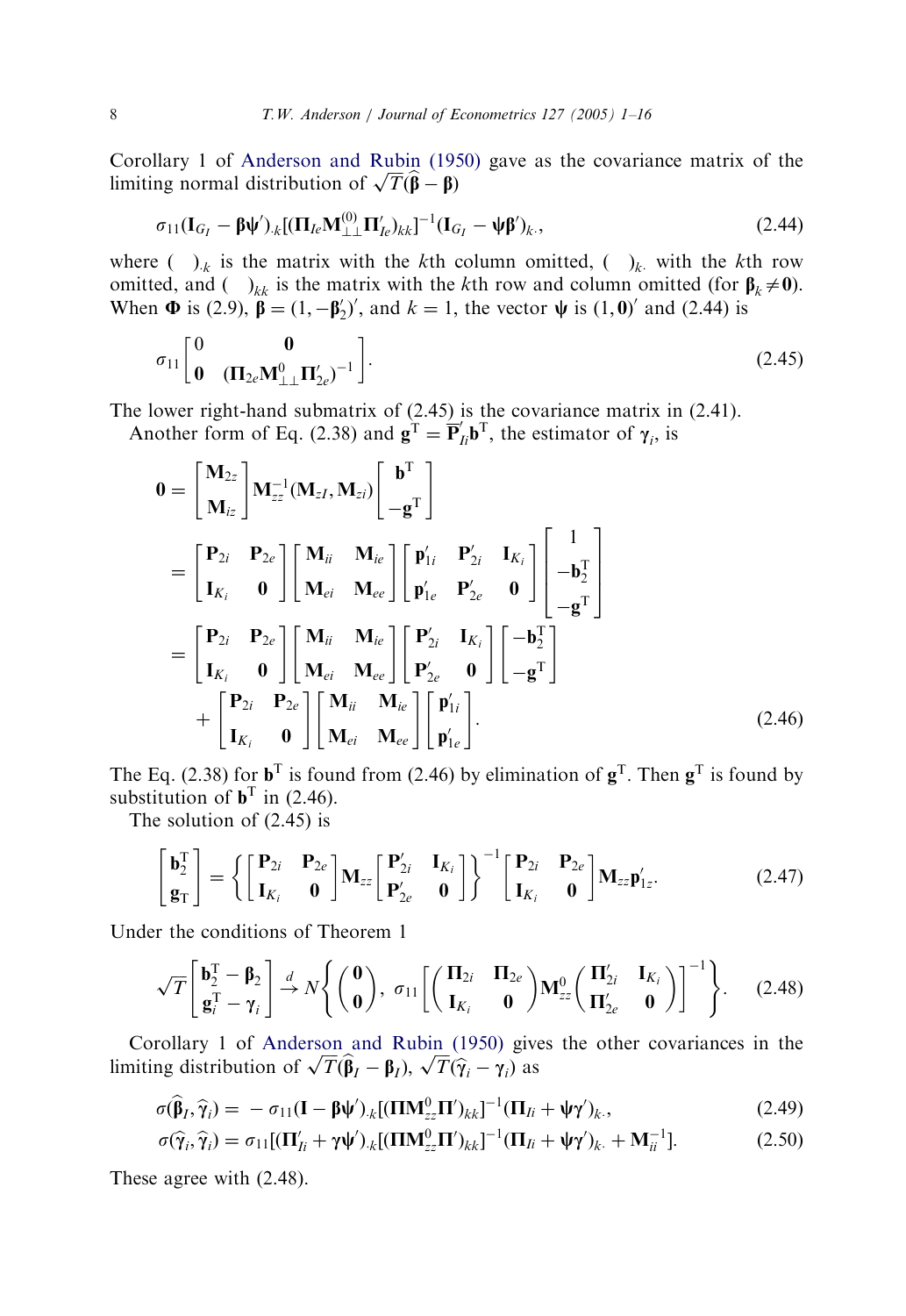#### 3. Why was LIML favored over TSLS?

Why did Anderson and Rubin not propose the procedure now known as TSLS as an alternative to LIML, particularly since it is much easier to compute the TSLS estimator? The primary reason was the impression and belief that the maximum likelihood method yielded superior estimators. In fact, the development of methods for estimating all of the parameters of s[imultaneous equa](#page-15-0)tion models was based on using maximum likelihood and assuming normal distributions. Much of this research was carried out in 1945–46 [at the Cowles Commission](#page-15-0) for Research in Economics. The work of members, such as Tjalling Koopmans, Roy Leipnik, Leo Hurwicz, and Trygve Haavelmo, followed this pattern. See the papers in Statistical Methods in Dynamic Economic Models (Koopmans, 1950).

The LIML estimation procedure can also be based on an analysis of variance approach as indicated in Section 4 of Anderson and Rubin (1949); this approach is attractive to statisticians. Even though the assumption of normally distributed disturbances may be suspect, the fact that the LIML takes into account the covariances of the errors was considered advantageous.

The TSLS estimator was used by Anderson and Rubin for the purpose of obtaining the asymptotic distribution of the LIML estimators. The fact that the TSLS and LIML estimators had the same asymptotic distribution was not in itself considered a sufficient reason for supporting the TSLS estimator.

There was another factor as well. The main thrust of the econometric modelling begun by Haavelmo was that the observed quantities (endogenous variables) were generated by the interaction of behavior described by several structural equations. As far as finding the solution of a set of such equations is concerned, the normalization was irrelevant and was considered incidental. In fact, writing the equations in the form of (2.35) was frowned on because it could be interpreted as suggesting regression of  $y_{1t}$  on  $y_{2t}$  and  $z_{it}$ . Use of the TSLS estimator as outlined here treats the components of  $\beta$ <sub>I</sub> asymmetrically and that was contrary to the point of view of simultaneous equations.

### 4. Der[ivation of the asymptotic distr](#page-15-0)ibutions of the estimators by Anderson and Rubin

## 4.1. Distribution of  $\widehat{\beta}_I$

The asymptotic distribution of  $\hat{\beta}_I$  given by (2.18) and (2.19) was derived in Section 4.2 of Anderson and Rubin (1950) for an arbitrary normalization  $\beta_I \Phi_{II} \beta_I = 1$  for  $\Phi_{II}$  a constant symmetric matrix by exploiting (2.31). The first part of the derivation  $\mathbf{v}_H$  a constant symmetric matrix by exploiting (2.31). The first part of the derivation is proving that  $\sqrt{T}v\mathbf{W}_H \stackrel{P}{\rightarrow} \mathbf{0}$ . The basic idea is that of Section 2 of this paper, but the details are different.

Anderson and Rubin used the notation

$$
dy = A dx \tag{4.1}
$$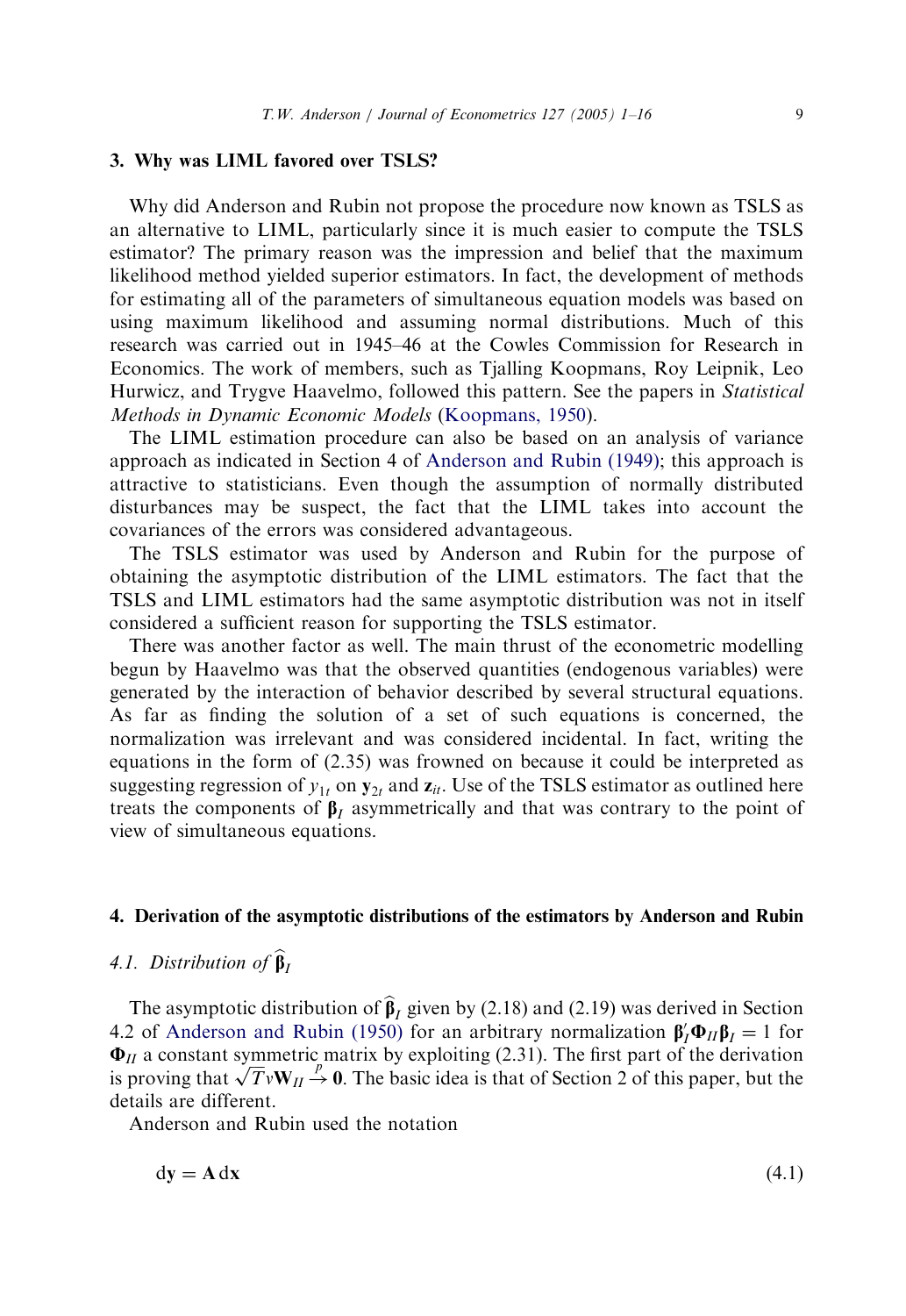to mean plim $_{T\rightarrow\infty}$   $\mathbf{y}_T = \lim_{T\rightarrow\infty} \mathbf{A}_T$  plim $_{T\rightarrow\infty}$   $\mathbf{x}_T$ ,  $\mathbf{A}_T \rightarrow \mathbf{A}$ 

$$
\sqrt{T}(\mathbf{y}_T - \text{plim}_{T \to \infty} \mathbf{y}_T) = \lim_{T \to \infty} \mathbf{A}_T \sqrt{T}(\mathbf{x}_T - \text{plim}_{T \to \infty} \mathbf{x}_T) + o_p(1). \tag{4.2}
$$

Anderson and Rubin (1950)gave a general theorem to the effect that if  $x_T$  has an asymptotic normal distribution, then  $y_T$  has an asymptotic normal distribution, and the parameters of the two asymptotic distributions were defined. However, the proof was not given. A proof of a somewhat simpler version was given in Anderson (1963) and is stated in Appendix A.

For a  $p \times p$  matrix  $\mathbf{A} = (a_{ii})$ 

$$
d|A| = \sum_{i,j}^{p} A^{ij} da_{ij}.
$$
\n(4.3)

Let  $s(A)$  and  $\ell(A)$  denote the smallest and largest characteristic roots of the symmetric matrix A:

Lemma 1. For **B** positive definite and **A** positive semidefinite

$$
s(\mathbf{AB}^{-1}) \leqslant \frac{s(\mathbf{A})}{s(\mathbf{B})}.\tag{4.4}
$$

**Proof.** Let w be a vector such that  $w'Aw/w'w = s(A)$ . Then

$$
s(\mathbf{AB}^{-1}) = \min_{\mathbf{x}} \frac{\mathbf{x}' \mathbf{A} \mathbf{x}}{\mathbf{x}' \mathbf{B} \mathbf{x}} \le \frac{\mathbf{w}' \mathbf{A} \mathbf{w}}{\mathbf{w}' \mathbf{w}} / \frac{\mathbf{w}' \mathbf{B} \mathbf{w}}{\mathbf{w}' \mathbf{w}} \le s(\mathbf{A}) / \min_{\mathbf{x}} \frac{\mathbf{x}' \mathbf{B} \mathbf{x}}{\mathbf{x}' \mathbf{x}} = \frac{s(\mathbf{A})}{s(\mathbf{B})}. \qquad \Box \quad (4.5)
$$

Then

$$
v = s(\mathbf{P}_{Ie}\mathbf{M}_{\perp\perp}\mathbf{P}_{Ie}'\mathbf{W}_{II}^{-1}) \leqslant \frac{s(\mathbf{P}_{Ie}\mathbf{M}_{\perp\perp}\mathbf{P}_{Ie}')}{s(\mathbf{W}_{II})}
$$
(4.6)

with probability approaching 1.

**Lemma 2.** For a positive definite matrix  $C = (c_{jk})$ 

$$
|c_{jk}| \leq \ell(C), \quad s(C) \leq \min(c_{ii}). \tag{4.7}
$$

To show  $vW_{II} \stackrel{p}{\rightarrow} 0$  we shall show that  $s(P_{Ie}M_{\perp\perp}P'_{Ie}) \stackrel{p}{\rightarrow} 0$ . We have

$$
s(\mathbf{P}_{Ie}\mathbf{M}_{\perp\perp}\mathbf{P}_{Ie}') = \frac{|\mathbf{P}_{Ie}\mathbf{M}_{\perp\perp}\mathbf{P}_{Ie}'|}{\Pi_{i=2}^{G_I} ch_i(\mathbf{P}_{Ie}\mathbf{M}_{\perp\perp}\mathbf{P}_{Ie}')},
$$
\n(4.8)

where  $ch_1(A) \leq \cdots \leq ch_{G_I}(A)$  denote the characteristic roots of A. Since  $\Pi_{Ie}$  has rank  $G_I - 1$ ,  $ch_i(\mathbf{P}_{ie}\mathbf{M}_{\perp\perp}\mathbf{P}_{ie}')$  converges in probability to a positive constant,  $i = 2, ..., p$ . Then (4.7) and (4.8) imply that  $vW_H \rightarrow 0$ .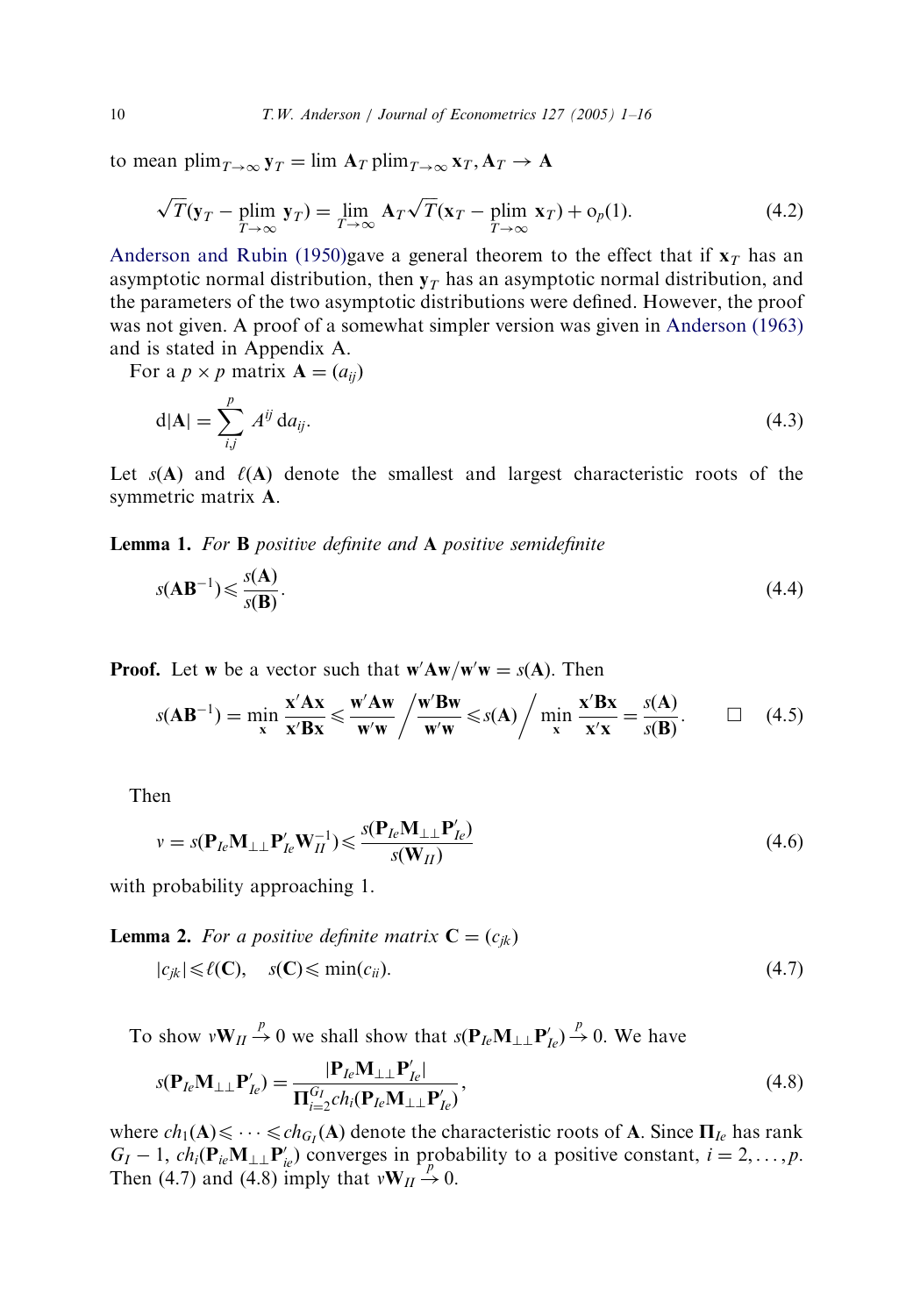Lemma 3.

$$
\sqrt{T}(\mathbf{P}_{Ie}\mathbf{M}_{\perp\perp}\mathbf{P}_{Ie}' - \mathbf{\Pi}_{Ie}\mathbf{M}_{\perp\perp}^0\mathbf{\Pi}_{Ie}') = \mathbf{P}_{Ie}^* \mathbf{M}_{\perp\perp}^0 \mathbf{\Pi}_{Ie}' + \mathbf{\Pi}_{Ie}\mathbf{M}_{\perp\perp}^0 \mathbf{P}_{Ie}^{*\prime} + o_p(1),\tag{4.9}
$$

$$
\sqrt{T}(|\mathbf{P}_{Ie}\mathbf{M}_{\perp\perp}\mathbf{P}_{Ie}^{\prime}| - |\mathbf{\Pi}_{Ie}\mathbf{M}_{\perp\perp}\mathbf{\Pi}_{Ie}^{\prime}| \overset{p}{\to} 0. \tag{4.10}
$$

**Proof.** Since  $P = \Pi + (\frac{1}{\sqrt{T}})P^*$ ,

$$
\mathbf{P}_{le}\mathbf{M}_{\perp\perp}\mathbf{P}_{le}' = \mathbf{\Pi}_{le}\mathbf{M}_{\perp\perp}^0\mathbf{\Pi}_{le}' + \frac{1}{\sqrt{T}}\mathbf{P}_{le}^*\mathbf{M}_{\perp\perp}\mathbf{\Pi}_{le}' + \frac{1}{\sqrt{T}}\mathbf{\Pi}_{le}\mathbf{M}_{\perp\perp}\mathbf{P}_{le}^{*'} + \frac{1}{T}\mathbf{P}_{le}^*\mathbf{M}_{\perp\perp}\mathbf{P}_{le}^{*'}.
$$
\n(4.11)

This implies (4.9). Use of (4.3),  $|\mathbf{\Pi}_{Ie} \mathbf{M}_{\perp\perp} \mathbf{\Pi}'_{Ie}| = 0$ ,

$$
(\Pi_{Ie}\mathbf{M}_{\perp\perp}\Pi'_{Ie})^{kj} = \rho^k \beta_j = \rho^j \beta_k, \tag{4.12}
$$

and  $\beta'_I \Pi_{Ie} = 0$  yields  $\sqrt{T} |\mathbf{P}_{Ie} \mathbf{M}_{\perp\perp} \mathbf{P}'_{Ie}| \stackrel{p}{\rightarrow} 0$ .  $\Box$ 

Note that (4.9) is a form of (4.15) of Anderson and Rubin (1950). Lemma 3 implies

$$
\sqrt{T}|\mathbf{P}_{Ie}\mathbf{M}_{\perp\perp}\mathbf{P}_{Ie}'| \stackrel{p}{\to} 0. \tag{4.13}
$$

In turn this implies  $\sqrt{T} s(\mathbf{P}_{Ie} \mathbf{M}_{\perp\perp} \mathbf{P}'_{Ie}) \stackrel{p}{\rightarrow} 0$ . Lemmas 2 and 3 imply that  $\sqrt{T} v \stackrel{p}{\rightarrow} 0$ . The maximum likelihood [estimator of](#page-15-0)  $\Pi_{Ie}$  of rank  $G_I - 1$  is

$$
\widehat{\mathbf{\Pi}}_{Ie} = \left(\mathbf{I}_{G_I} - \frac{1}{\widehat{\beta}_I \mathbf{W} \widehat{\beta}_I} \mathbf{W}_{II} \widehat{\beta}_I \widehat{\beta}_I'\right) \mathbf{P}_{Ie} = \left(\mathbf{I}_{G_I} - \frac{1}{\mathbf{b}' \mathbf{W}_{II} \mathbf{b}} \mathbf{W}_{II} \mathbf{b} \mathbf{b}'\right) \mathbf{P}_{Ie}.
$$
\n(4.14)

A version of this is (5.17) of Anderson and Rubin (1949). The LIML estimator of  $\beta_I$ can be defined by the solution of  $\hat{\beta}'_I \hat{\Pi}_{Ie} = 0$  and  $\hat{\beta}'_I \Phi_{II} \hat{\beta}_I = 1$ .

Instead of (2.30), Anderson and Rubin (1950) used the following:

Theorem 3.

$$
\sqrt{T}(\widehat{\mathbf{H}}_{Ie}\mathbf{M}_{\perp\perp}\widehat{\mathbf{H}}'_{Ie} - \mathbf{P}_{Ie}\mathbf{M}_{\perp\perp}\mathbf{P}'_{Ie}) \xrightarrow{p} \mathbf{0}.
$$
 (4.15)

Proof. We have

$$
\begin{aligned}\n\sqrt{T}(\widehat{\mathbf{\Pi}}_{le}\mathbf{M}_{\perp\perp}\widehat{\mathbf{\Pi}}_{le}' - \mathbf{P}_{le}\mathbf{M}_{\perp\perp}\mathbf{P}_{le}') &= -\frac{\sqrt{T}}{\mathbf{b}'\mathbf{W}_{II}\mathbf{b}} \bigg[\mathbf{W}_{II}\mathbf{b}\mathbf{b}'\mathbf{P}_{le}\mathbf{M}_{\perp\perp}\mathbf{P}_{le}'\\
&+ \mathbf{P}_{le}\mathbf{M}_{\perp\perp}\mathbf{P}_{le}'\mathbf{b}\mathbf{b}'\mathbf{W}_{II}\\
&+ \frac{1}{\mathbf{b}'\mathbf{W}_{II}\mathbf{b}}\mathbf{W}_{II}\mathbf{b}\mathbf{b}'\mathbf{P}_{le}\mathbf{M}_{\perp\perp}\mathbf{P}_{le}'\mathbf{b}\mathbf{b}'\mathbf{W}_{II}\bigg].\n\end{aligned}
$$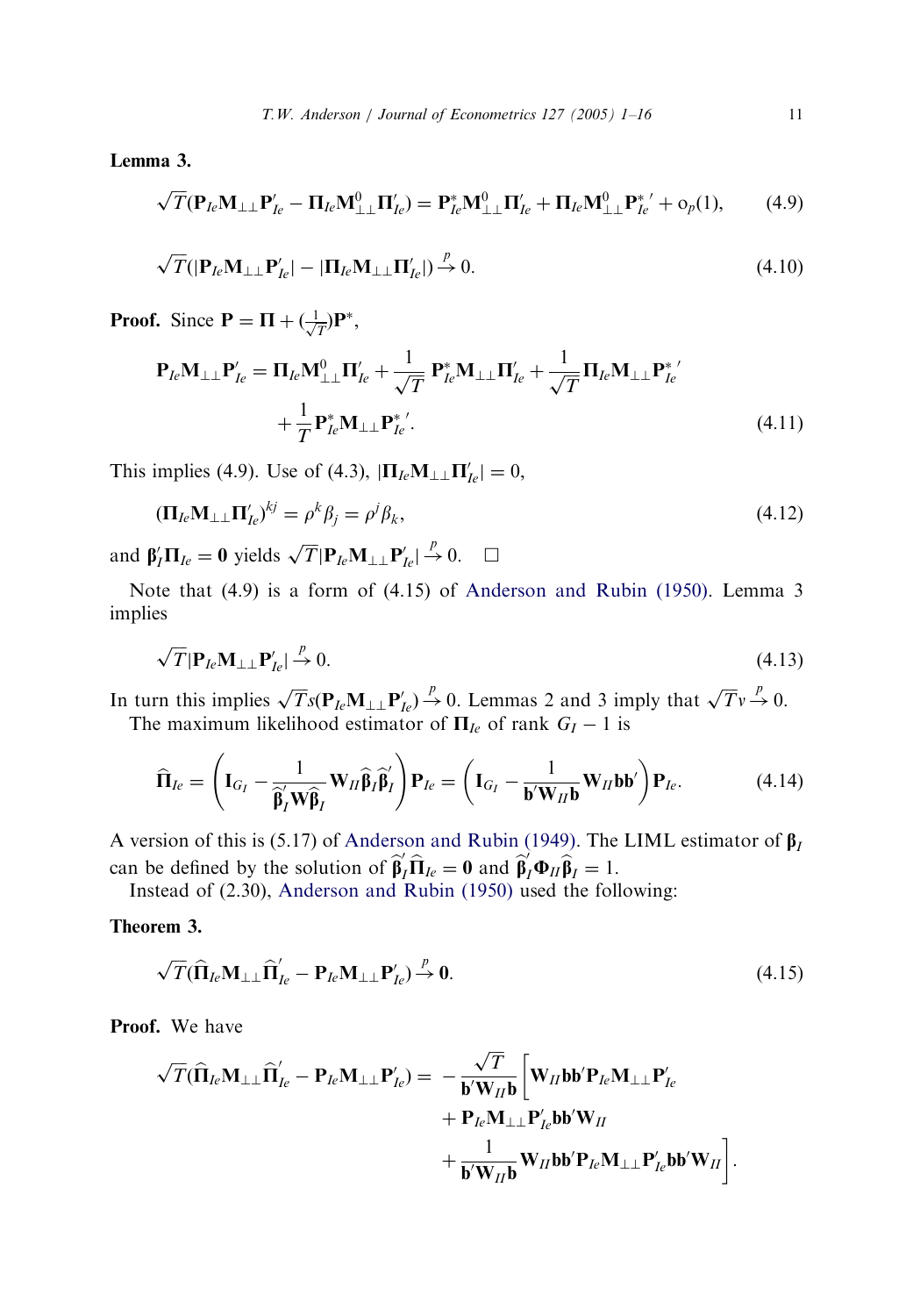From (2.18) we obtain  $P_{Ie}M_{\perp\perp}P'_{Ie}b = vW_{II}b$  [and](#page-15-0)  $b'P_{Ie}M_{\perp\perp}P'_{Ie}b = v b'W_{II}b$ . The right-hand side of (4.16) is

$$
-\frac{3\sqrt{T}}{b'W_{II}b}vW_{II}bb'W_{II}\stackrel{p}{\rightarrow}0.\qquad \Box \qquad (4.16)
$$

The last paragraph of page 577 of Anderson and Rubin (1950) may benefit by further elucidation. We shall write  $\hat{\beta}_i$  instead of  $\hat{\beta}^i$ .

Let  $\Theta = \Pi_{Ie} M_{\perp\perp}^{\dagger} \Pi'_{Ie}$ . Anderson and Rubin (1950) treat  $\widehat{\Theta} = \widehat{\Pi}_{Ie} M_{\perp\perp} \widehat{\Pi}'_{Ie}$ <br>interchangeably with  $\mathbf{T} = \mathbf{P}_{Ie} M_{\perp\perp} \mathbf{P}'_{Ie}$ . In this notation the parameter, LIML, and TSLS estimators are

$$
\beta_i = \rho_J \Theta^{iJ}, \quad \widehat{\beta}_i = \widehat{\rho}_J \widehat{\Theta}^{iJ}, \quad b_i^{\mathrm{T}} = \widehat{\rho}_J^{\mathrm{T}} T^{iJ},
$$
\n
$$
\rho_J = \left( \sum_{i,j=1}^{G_I} \Theta^{iJ} \phi_{ij} \Theta^{iJ} \right)^{-1/2}, \quad \widehat{\rho}_J = \left( \sum_{i,j=1}^{G_I} \widehat{\Theta}^{iJ} \phi_{ij} \widehat{\Theta}^{iJ} \right)^{-1/2},
$$
\n
$$
\widehat{\rho}_J^{\mathrm{T}} = \left( \sum_{i,j=1}^{G_I} T^{iJ} \phi_{ij} T^{jJ} \right)^{-1/2}.
$$
\n(4.18)

From (4.18) we obtain

$$
\beta_i^* = \sqrt{T}(\widehat{\beta}_i - \beta_i) = \rho_J \sqrt{T}(\widehat{\Theta}^{iJ} - \Theta^{iJ}) + \Theta^{iJ} \sqrt{T}(\widehat{\rho}_J - \rho_J) + o_p(1).
$$
 (4.19)

Calculations will be made for  $\sum_{i=1}^{G_I} \theta_{ki} \widehat{\beta}_i$ . Note that  $\sum_{i=1}^{G_I} \theta_{ki} \Theta^i = \delta_{kJ} |\Theta| = 0$ . Here Calculations will be made for  $\sum_{i=1}^{J} \frac{\partial k_i p_i}{\partial x_i}$ . Note that  $\sum_{i=1}^{J} \delta_{IJ} = 1$  and  $\delta_{kJ} = 0$ ,  $k \neq J$ . Let  $\theta_{ki}^* = \sqrt{T}(\hat{\theta}_{ki} - \theta_{ki})$ . Then

$$
0 = \sum_{i=1}^{G_I} \hat{\theta}_{ki} \hat{\beta}_i = \sum_{i=1}^{G_I} \left( \theta_{ki} + \frac{1}{\sqrt{T}} \theta_{ki}^* \right) \left( \beta_i + \frac{1}{\sqrt{T}} \beta_i^* \right)
$$
  
= 
$$
\frac{1}{\sqrt{T}} \sum_{i=1}^{G_I} (\theta_{ki} \beta_i^* + \theta_{ki}^* \beta_i) + o_p(1/\sqrt{T}).
$$
 (4.20)

Thus

$$
\mathbf{\Theta}\mathbf{\beta}^* = -\mathbf{\Theta}^*\mathbf{\beta} + \mathbf{o}_p(1),\tag{4.21}
$$

where  $\mathbf{\Theta}^* = \sqrt{T}(\hat{\mathbf{\Theta}} - \mathbf{\Theta})$ . The limiting distribution of  $\mathbf{\Theta} \boldsymbol{\beta}^*$  is the limiting distribution of  $-\mathbf{\Theta}^*\beta$ .

 $-\mathbf{\Theta}^T \mathbf{p}$ .<br>Let  $\mathbf{T}^* = \sqrt{T}(\mathbf{T} - \mathbf{\Theta})$ . Theorem 3 asserts that

$$
\widehat{\Theta}^* - \mathbf{T}^* = \sqrt{T}(\widehat{\Theta} - \mathbf{T}) \stackrel{p}{\rightarrow} \mathbf{0}.
$$
 (4.22)

From (4.9)

$$
\mathbf{\beta}'\mathbf{T}^* = \mathbf{\beta}'\mathbf{P}_{le}^*\mathbf{M}_{\perp\perp}^0\mathbf{\Pi}_{le}' + \mathbf{o}_p(1). \tag{4.23}
$$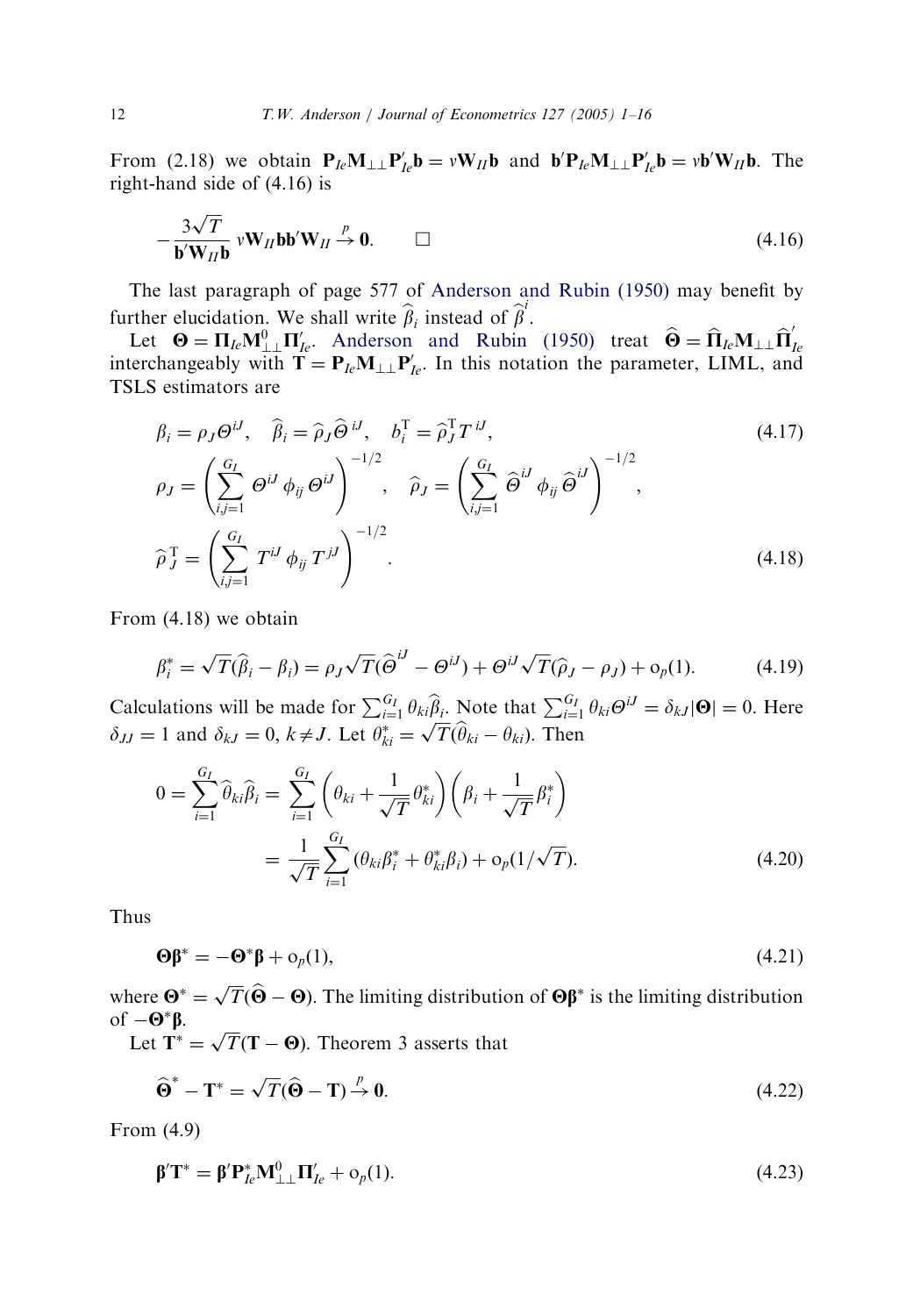To find the limiting distribution of  $\beta' T^*$  we use

$$
\beta' \mathbf{P}_{Ie}^{*} = \frac{1}{\sqrt{T}} \sum_{t=1}^{T} \beta' \mathbf{v}_{It} \mathbf{z}_{\perp t}' \mathbf{M}_{\perp \perp}^{-1}
$$
  
= 
$$
\frac{1}{\sqrt{T}} \sum_{t=1}^{T} u_{1t} \mathbf{z}_{\perp t}' \mathbf{M}_{\perp \perp}^{-1}
$$
  

$$
\stackrel{d}{\rightarrow} N[\mathbf{0}, \sigma_{11}(\mathbf{M}_{\perp \perp}^{0})^{-1}], \qquad (4.24)
$$

where  $\sigma_{11} = \beta' \Omega_{II} \beta$ . Hence

$$
\beta' \mathbf{T}^* \stackrel{d}{\rightarrow} N(\mathbf{0}, \mathbf{R}),\tag{4.25}
$$

where  $\mathbf{R} = \sigma_{11}\mathbf{\Theta}$ . From (4.19) we obtain

$$
\sqrt{T}(\hat{\rho}_J - \rho_J) = -\left(\sum_{k,j=1}^{G_I} \Theta^{kJ} \phi_{kj} \Theta^{iJ}\right)^{-3/2} \sum_{k,j=1}^{G_I} \Theta^{kJ} \phi_{kj} \sqrt{T}(\hat{\Theta}^{jJ} - \Theta^{jJ}) + o_p(1)
$$

$$
= -\rho_J^3 \sum_{k,j=1}^{G_I} \Theta^{kJ} \phi_{kj} \sqrt{T}(\hat{\Theta}^{jJ} - \Theta^{jJ}) + o_p(1). \tag{4.26}
$$

Then

$$
\sum_{i=1}^{G_I} \psi_i \beta_i^* = \sum_{i,j=1}^{G_I} \beta_j \phi_{ji} [\rho_J \sqrt{T} (\widehat{\Theta}^{iJ} - \Theta^{iJ}) + \Theta^{iJ} \sqrt{T} (\widehat{\rho}_J - \rho_J)] + o_p(1)
$$
  
\n
$$
= \sum_{i,j=1}^{G_I} \beta_j \phi_{ji} \left[ \rho_J \sqrt{T} (\widehat{\Theta}^{iJ} - \Theta^{iJ}) - \sum_{k,\ell=1}^{G_I} \beta_i \beta_k \phi_{k\ell} \sqrt{T} (\widehat{\Theta}^{iJ} - \Theta^{iJ}) \right] + o_p(1)
$$
  
\n
$$
= \sum_{i,j=1}^{G_I} \beta_j \phi_{ji} \rho_J \sqrt{T} (\widehat{\Theta}^{iJ} - \Theta^{iJ}) - \sum_{k,l=1}^{G_I} \beta_k \phi_{k\ell} \sqrt{T} (\widehat{\Theta}^{iJ} - \Theta^{J}) + o_p(1)
$$
  
\n
$$
= o_p(1).
$$
 (4.27)

Let  $\mathscr{E} \beta^* \beta^* = Q$ . Then the following equations are to be solved for Q:

$$
\Theta Q \Theta = \mathbf{R},\tag{4.28}
$$

$$
Q\psi = 0. \tag{4.29}
$$

We restrict ourselves to  $\Phi$  defined by (2.9); that is,  $\beta = (1, -\beta'_2)'$ . Since  $\Theta \beta = 0$ ,

$$
\mathbf{\Theta} = \begin{bmatrix} \mathbf{\beta}'_2 \\ \mathbf{I}_{G_I-1} \end{bmatrix} \mathbf{\Theta}_{11}(\mathbf{\beta}_2, \mathbf{I}_{G_I-1}),
$$
\n(4.30)

where  $\Theta_{11}$  is  $\Theta$  with the first row and column deleted. Partition Q as

$$
\mathbf{Q} = \begin{bmatrix} q_{11} & \mathbf{q}'_1 \\ \mathbf{q}_1 & \mathbf{Q}_{11} \end{bmatrix} . \tag{4.31}
$$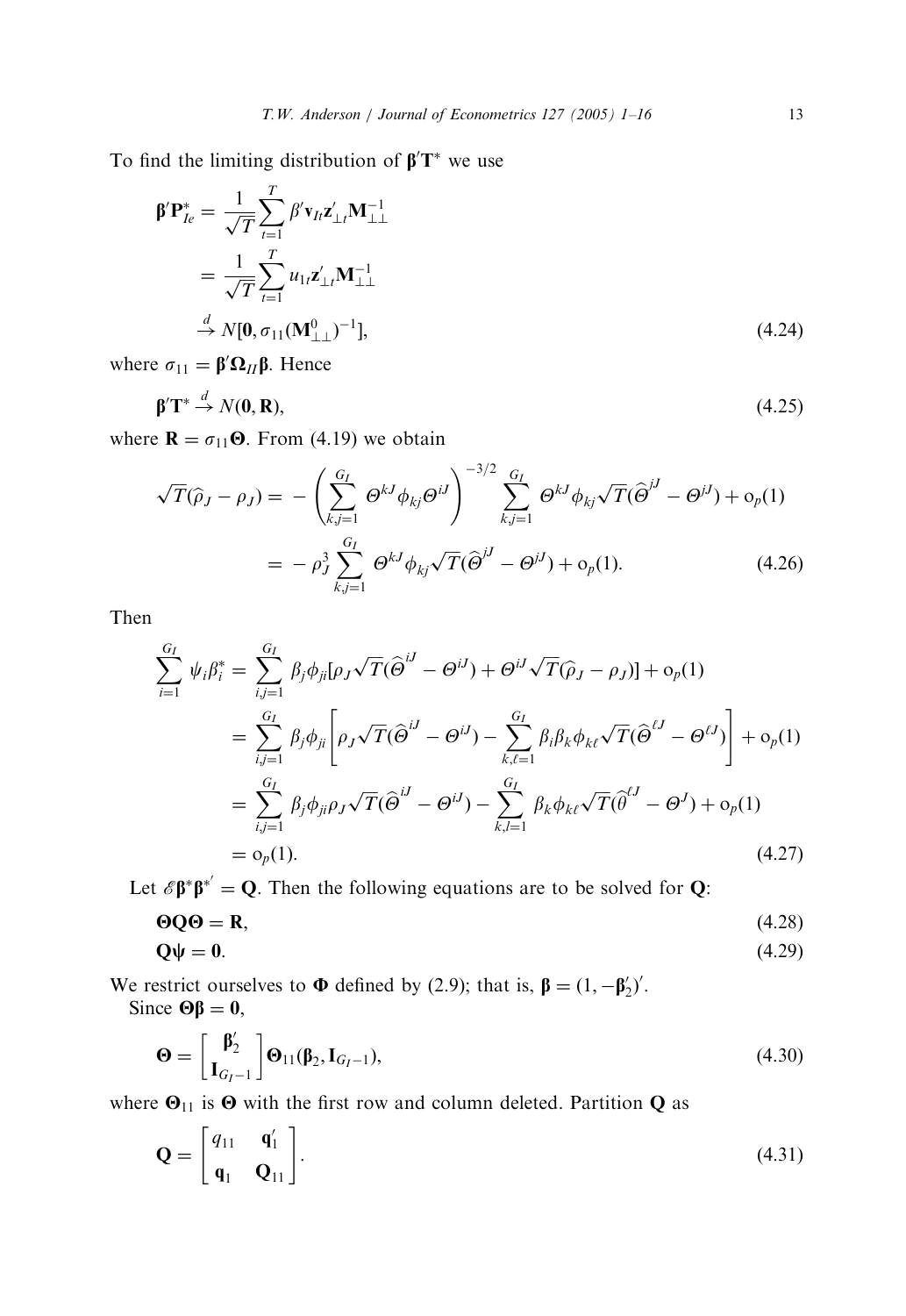Then

$$
\mathbf{0} = \mathbf{Q}\boldsymbol{\psi} = \begin{bmatrix} q_{11} & \mathbf{q}'_1 \\ \mathbf{q}_1 & \mathbf{Q}_{11} \end{bmatrix} \begin{bmatrix} 1 \\ \mathbf{0} \end{bmatrix} = \begin{bmatrix} q_{11} \\ \mathbf{q}_1 \end{bmatrix},\tag{4.32}
$$

which implies

$$
\mathbf{Q} = \begin{bmatrix} 0 & \mathbf{0} \\ \mathbf{0} & \mathbf{Q}_{11} \end{bmatrix} . \tag{4.33}
$$

Then

$$
\begin{aligned} \n\boldsymbol{\Theta} \boldsymbol{Q} \boldsymbol{\Theta} &= \begin{bmatrix} \boldsymbol{\beta}'_2 \\ \mathbf{I}_{G_I-1} \end{bmatrix} \boldsymbol{\Theta}_{11} \boldsymbol{Q}_{11} \boldsymbol{\Theta}_{11} (\boldsymbol{\beta}_2, \mathbf{I}_{G_I-1}) \\ \n&= \mathbf{R} = \sigma_{11} \boldsymbol{\Pi}_{Ie} \mathbf{M}_{\perp \perp} \boldsymbol{\Pi}'_{Ie} \\ \n&= \sigma_{11} \begin{bmatrix} \boldsymbol{\beta}'_2 \\ \mathbf{I}_{G_I-1} \end{bmatrix} \boldsymbol{\Pi}_{2e} \mathbf{M}_{\perp \perp} \boldsymbol{\Pi}_{2e} (\boldsymbol{\beta}_2, \mathbf{I}_{G_I-1}) \n\end{aligned} \tag{4.34}
$$

because  $\mathbf{0} = \mathbf{\beta}' \mathbf{\Pi} = \mathbf{\Pi}_{1e} - \mathbf{\beta}'_2 \mathbf{\Pi}_{2e}$ . The lower right-hand corner of (4.35) is

$$
\mathbf{\Theta}_{11}\mathbf{Q}_{11}\mathbf{\Theta}_{11} = \sigma_{11}\mathbf{\Pi}_{2e}\mathbf{M}_{\perp\perp}\mathbf{\Pi}'_{2e}.
$$
\n(4.35)

When  $\Phi$  is given by (2.9)

$$
\Psi = \begin{bmatrix} 1 & \mathbf{0} \\ \mathbf{0} & \mathbf{0} \end{bmatrix} \begin{bmatrix} 1 \\ -\beta_2 \end{bmatrix} = \begin{bmatrix} 1 \\ \mathbf{0} \end{bmatrix},
$$
(4.36)

$$
\left[\mathbf{I}_{G_{I}} - \boldsymbol{\beta} \boldsymbol{\psi}'\right]_{\cdot 1} = \begin{bmatrix} 0 & 0 \\ \boldsymbol{\beta}_{2} & \mathbf{I}_{G_{I}-1} \end{bmatrix}_{\cdot 1} = \begin{bmatrix} 0 \\ \mathbf{I}_{G_{I}-1} \end{bmatrix} . \tag{4.37}
$$

## 4.2. LIML and TSLS estimators in Anderson and Rubin (1950)

To summarize: let  $\widehat{\Theta} = \widehat{\Pi}_{Ie} \mathbf{M}_{\perp\perp} \widehat{\Pi}'_{Ie}$  and  $\mathbf{T} = \mathbf{P}_{Ie} \mathbf{M}_{\perp\perp} \mathbf{P}'_{Ie}$ . Then (4.15) of Anderson and Rubin (1950) is

$$
\sqrt{T}(\widehat{\mathbf{\Theta}} - \mathbf{T}) \stackrel{p}{\rightarrow} \mathbf{0}.\tag{4.38}
$$

The LIML estimator of  $\beta_I$  is given by

$$
\widehat{\beta}_i = \widehat{\rho}_J \widehat{\Theta}^{iJ}, \quad i = 1, \dots, G_I,
$$
\n(4.39)

and any  $J(J = 1, ..., G_I)$ , in particular for  $J = 1$ . In this notation the TSLS estimator is

$$
\widehat{\beta}_i^{\mathrm{T}} = \widehat{\rho}_1^{\mathrm{T}} T^{i1}, \quad i = 1, \dots, G_I. \tag{4.40}
$$

This statement was not made explicitly, only implied; however, the asymptotic distribution of  $\sum_{i=1}^{G_I} \theta_{ki} \hat{\beta}_i = -\sum_{i=1}^{G_I} \theta_{ki} \hat{\beta}_i^{\text{T}} + o_p$  is referred to (4.9).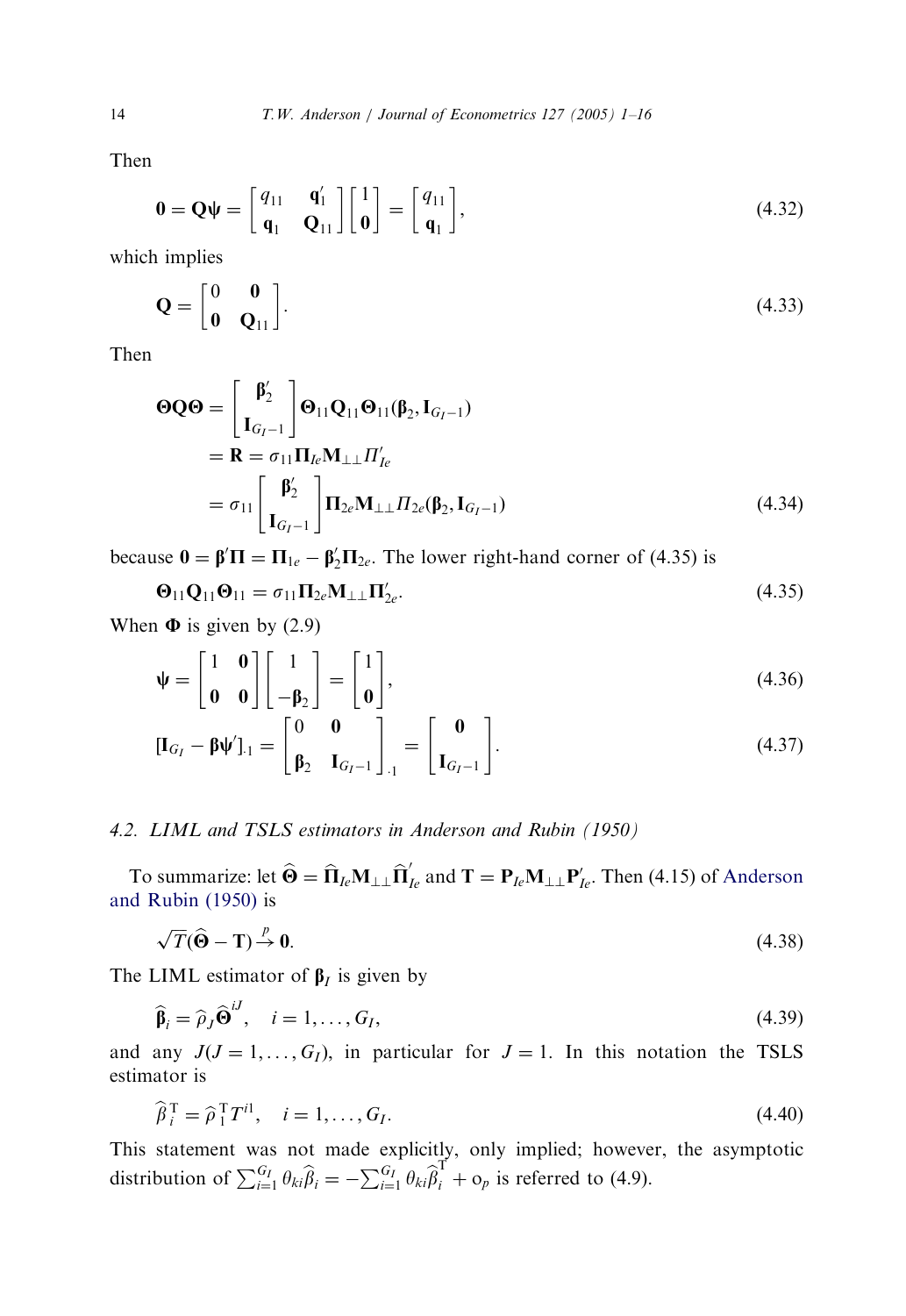### 4.3. Asymptotic distributions of the full set of coefficients

To derive the limiting distribution of  $\sqrt{T}(\mathbf{b}^T - \mathbf{\beta}_I)$  and  $\sqrt{T}(\mathbf{g}^T - \gamma_i)$  Anderson and Rubin make the following additional assumptions:

A.  $K_e \ge G_I - 1$ .

F.  $M_{zz} \stackrel{p}{\rightarrow} R$  nonsingular.

H.  $\mathbf{M}_{vz} = \frac{1}{T} \sum_{t=1}^{T} \mathbf{v}_t \mathbf{z}_t' \stackrel{p}{\rightarrow} \mathbf{0}$ .

K.  $\mathscr{E}|v_{ii}|^{4+\lambda}$  < M for suitable  $\lambda > 0$  and  $M > 0$ ; exogenous variables are bounded;  $\mathscr{E}v_t = 0$ ; { $v_t$ } are independent; and some components of  $z_t$  may be components of  ${\bf y}_{t-1},\, {\bf y}_{t-2},\, \ldots$ L.  $\Phi$ *II* is cons[tant.](#page-15-0)

M.

$$
\frac{1}{T} \sum_{t=1}^{T} \mathcal{E} v_{it} v_{jt} z_{kt} z_{\ell t} \longrightarrow \kappa_{ijk\ell}.
$$
\n(4.41)

Theorem 3 of Anderson and Rubin (1950) gave the covariances of the limiting distribution of  $\sqrt{T}(\hat{\beta}_I - \beta_I)$  and  $\sqrt{T}(\hat{\gamma}_I - \gamma_I)$  under conditions A, F, H, I, K, L, and M. Corollary 1 had the additional condition N. N.

$$
\frac{1}{T} \mathcal{E} \varepsilon_{1t}^2 \mathbf{z}_t \mathbf{z}_t' \longrightarrow \sigma_{11} \mathbf{R}.
$$
\n(4.42)

Conditions H and N are weaker than the usual condition that  $\{v_t\}$  and  $\{z_t\}$  are independent.

The covariances  $(2.44)$ ,  $(2.49)$ , and  $(2.50)$  were based on Conditions A, F, H, I, K, L, M, and N. When  $\Phi_{II}$  is defined by (2.9), these covariances are identical to the covariance matrix in (2.48).

## 5. Further history

[In a letter to T.](#page-15-0)C. Koopmans in early 1946 M.A. Girshick estimated the structural coefficients in a just-identified system of two endogenous and two exogenous va[riables by estimating the re](#page-15-0)duced form by regression and then solving for the coefficients in each structural equation; it was an example of the instrumental variable method. For the over-identified case Anderson drew on his dissertation (Anderson, 1945) in which he obtained the maximum likelihood estimator of the equivalent of  $\Pi_{Ie}$  of assigned rank in an analysis of variance model.

Theil (1953a, b, 1954, 1961), suggested a two-step procedure, first estimating the coefficients of the reduced form by regression (as in  $(2.14)$ ), and then estimating the coefficients of a structural equation by weighted least squares (as in (2.39)). This is essentially the TSLS procedure; it is a kind of instrumental variables estimator. Theil